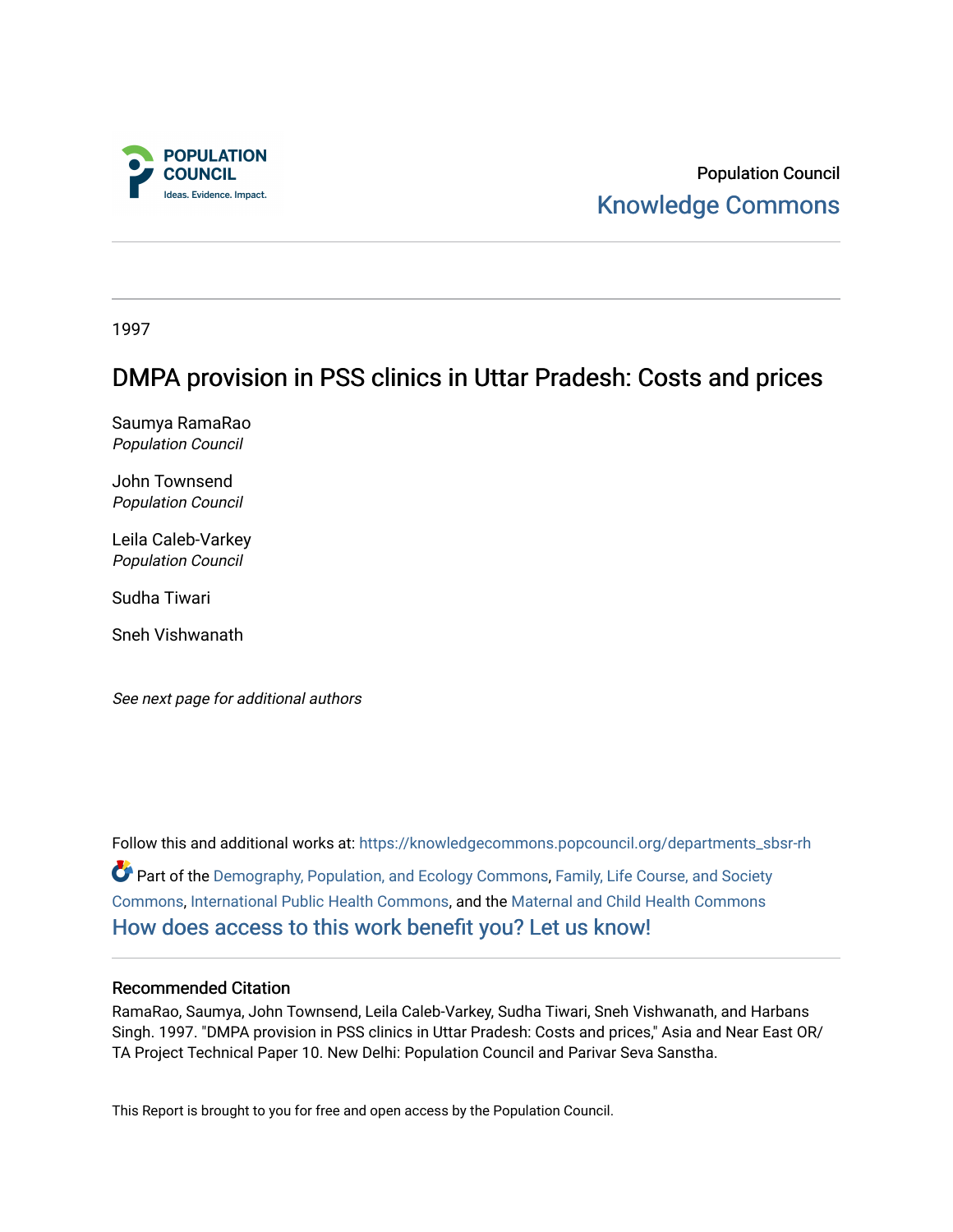#### Authors

Saumya RamaRao, John Townsend, Leila Caleb-Varkey, Sudha Tiwari, Sneh Vishwanath, and Harbans Singh<sup>1</sup>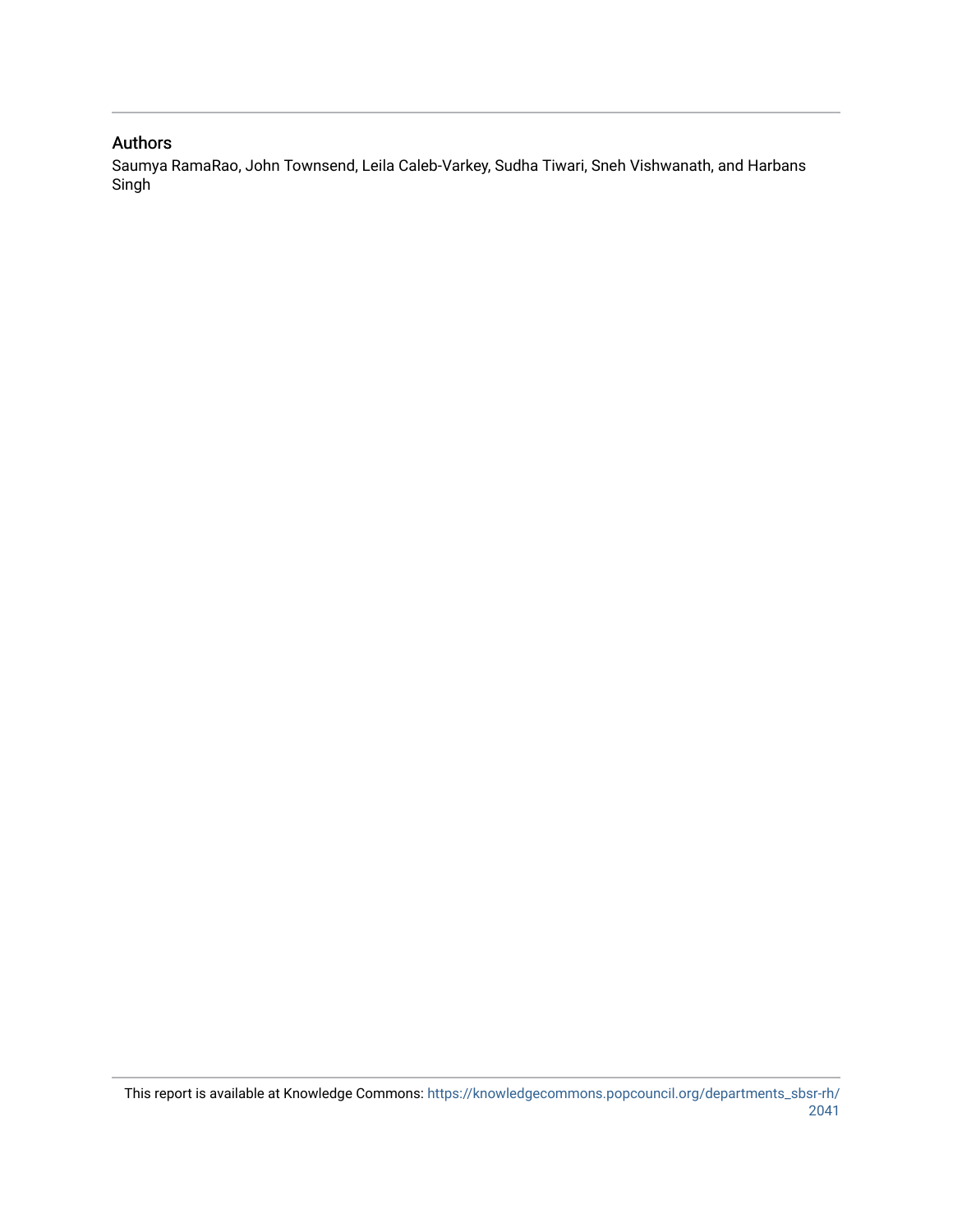# **DMPA Provision in PSS Clinics in Uttar Pradesh: Costs and Prices**

**Technical Paper 10**

# **Parivar Seva Sanstha Population Council**

Harbans Singh **Leila E. Caleb** 

Sudha Tiwari **Sudha Tiwari** Saumya RamaRao Sneh Vishwanath John W. Townsend

# **Population Council and Parivar Seva Sanstha New Delhi**

**September 1997**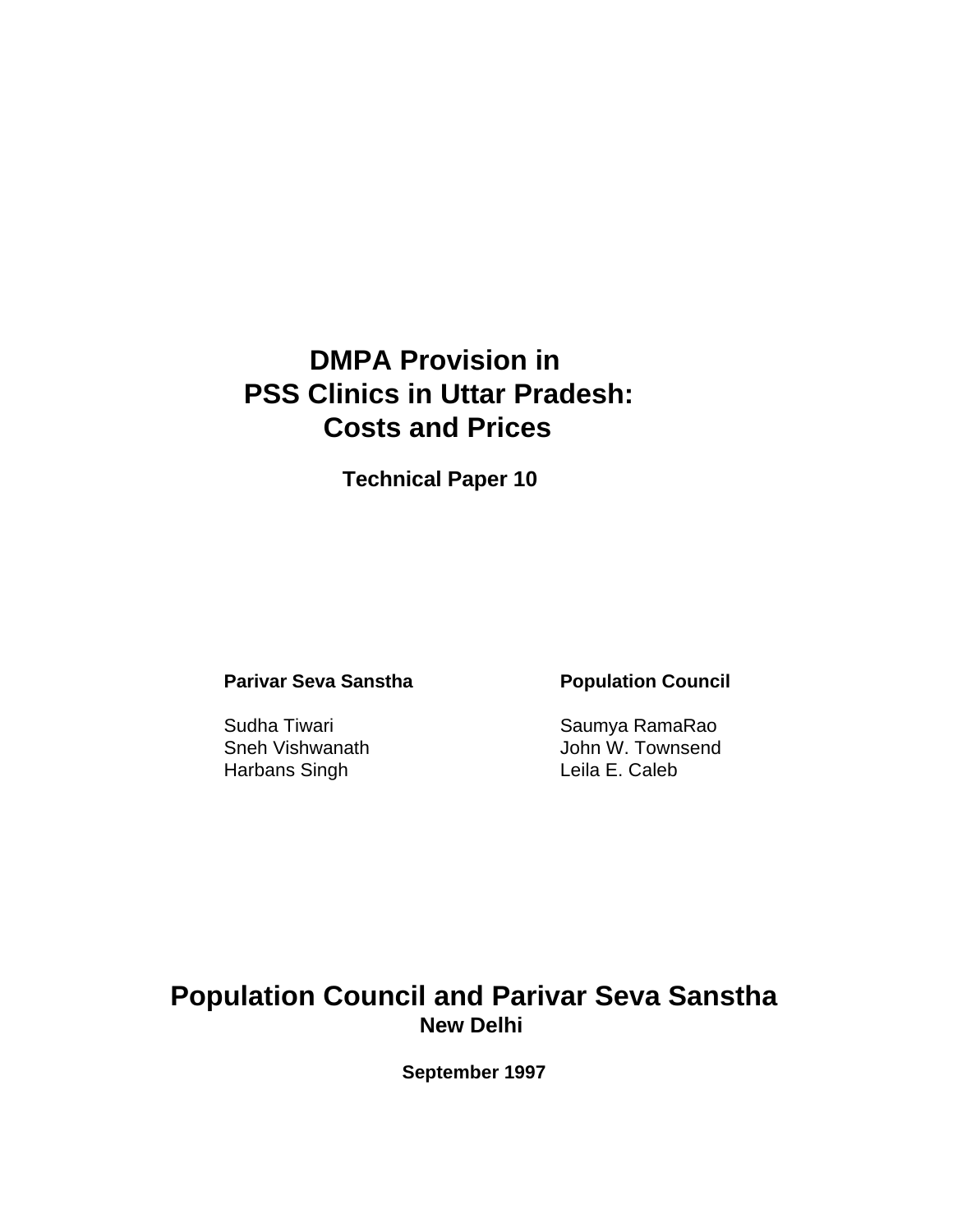# **BACKGROUND**

The injectable contraceptive DMPA was introduced by the manufacturer Pharmacia-Upjohn in the private sector in India in 1993. Introduction was approved by the Drug Controller of India, contingent on the completion of post-marketing surveillance study of users. MaxPharma, the Indian pharmaceutical distribution company, developed a conservative marketing strategy, establishing the wholesale price of DMPA at Rs. 95 (about US\$2.66). Thus, the commercial price of a dose of DMPA is about Rs. 150-180, exclusive of the fees of the medical provider. This price puts it beyond the reach of most Parivar Seva Sanstha (PSS) clients in need of safe and effective family planning services in Uttar Pradesh. DMPA is currently not available in the public sector outside of the sites involved in the post-marketing surveillance study. Several donors have offered to provide supplies, if it were to be approved for public sector distribution. UNFPA provides donations of DMPA to the public sector programs in neighbouring countries of Bangladesh, Nepal and Pakistan.

Product price is one of the major factors affecting adoption and continuation of contraceptives. Evidence from a 1986 review of 15 experimental programs suggests that charging a modest fee for contraceptive services and products (rather than providing them free) does not have a negative effect on demand. However, efforts designed to recover the full costs often deter low-income and moderate income clients from seeking the service. Similarly high prices dampen sales and tend to shift users to other sources or less expensive methods (Lewis, 1986). The costs of providing services is another important issue for sustainability.

PSS is a registered NGO, affiliated with Marie Stopes International, and operates 31 clinics throughout India. All PSS clinics provide a wide range of family planning and gynaecological services, including ante-natal care, family planning, MTP services, and treatment of gynaecological morbidities. DMPA was introduced to PSS clinics gradually from August 1994 through March 1996. PSS is one of the organizations participating in the post-marketing surveillance study, for which it provides the product at no charge in Mewat, Rajasthan. DMPA is simply one of the contraceptive options available.

At PSS contraceptives available in the public sector, e.g. Nirodh condoms and Mala D orals, are provided free of charge. Social marketing products are charged at the following rates: four **Bliss** condoms for Rs. 6, four **Sawan** condoms for Rs. 4, and one cycle of **Ecroz** for Rs. 6. There is no charge for a copper IUD, although a gynaecological exam is charged at Rs. 40. Both female and male sterilizations are provided free, and the government sanctioned user fee is paid to clients to cover expenses of Rs. 145. MTPs are charged on a sliding rate depending on the number of weeks of pregnancy, e.g. 6-8 weeks, Rs. 375, or Rs. 475 for 10-12 weeks.

Since April 1996, an experiment is underway with three clinics of Parivar Seva Sanstha (PSS) in Uttar Pradesh to study the effect of price on demand for DMPA. The study seeks to better understand the issues of service delivery, client profile and the price at which the service can be offered in a sustainable way. Since April 1996, PSS has charged clients selecting DMPA Rs. 50 in Agra, Rs. 100 in Lucknow, and the product is offered free in Varanasi. All other PSS clinics in India offer the product at Rs. 50. In all sites, a gynaecological charge of Rs. 40 is added during the first visit, and Rs. 20 for visits for continuing users of DMPA.

#### **OBJECTIVES**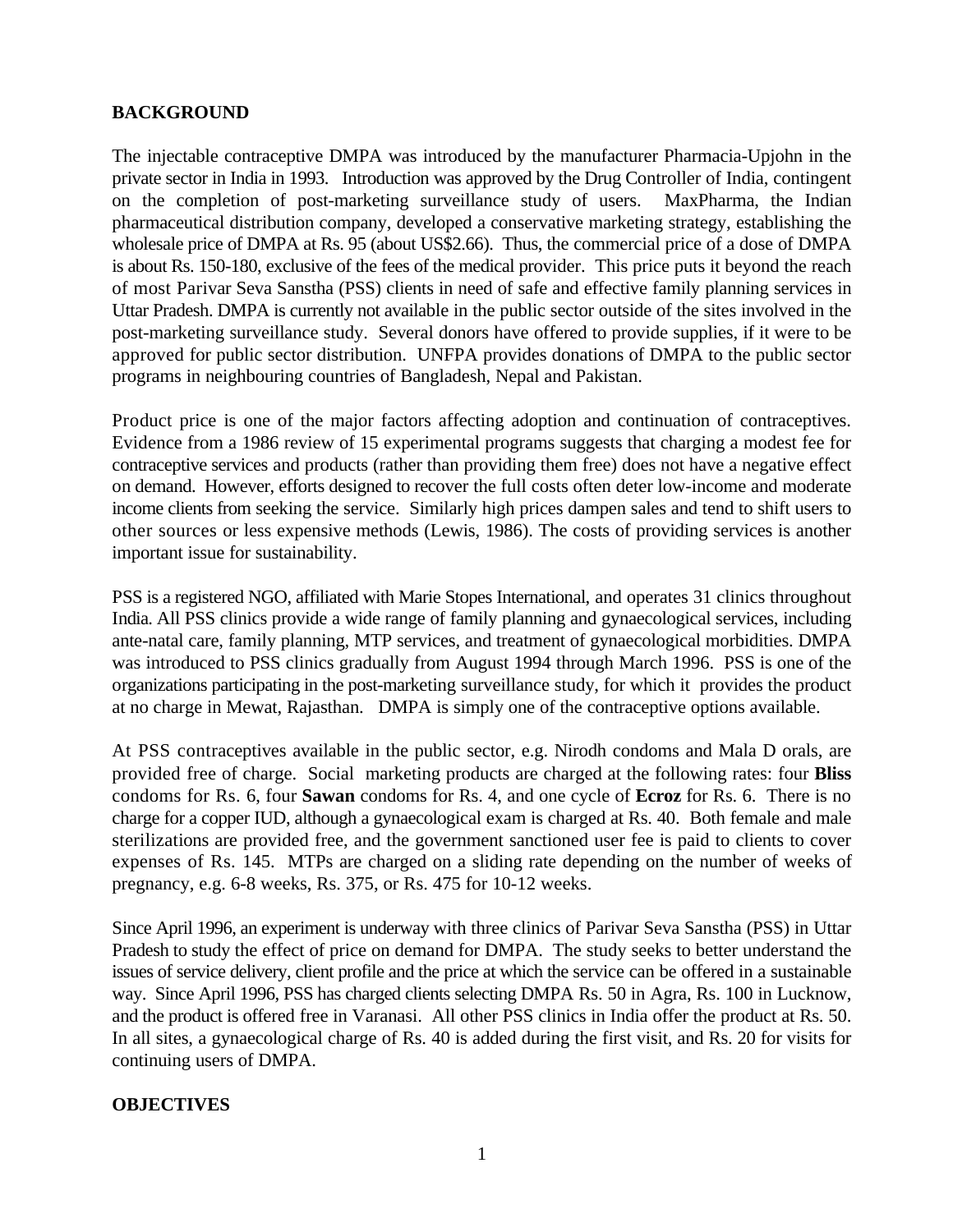This cost analysis has two main objectives:

- # To estimate the cost of providing DMPA services at three clinics in three cities in Uttar Pradesh.
- To analyse the price at which DMPA services can be sustainably offered given the cost structure at each clinic.

# **METHODOLOGY**

DMPA services have been offered since 1994 at functioning PSS reproductive health clinics providing a range of services, from family planning counselling and service, gynaecological checkups to abortions. The analysis presented here estimates the marginal cost of adding DMPA services to three fully operational urban clinics (Agra, Lucknow and Varanasi) in the state of Uttar Pradesh. Thus start up costs (e.g. building and capital costs), and indirect administrative costs (to support the program activities of the organization) are not considered in the analysis. Marginal costs are critical from a local manager's perspective as they are directly relevant to decisions to adopt innovations such as a new service or a new product.

The methodology used in this analysis was developed by the Association for Safe and Voluntary Contraception (AVSC, 1996). Other cost analysis methodologies are available (e.g. Janowitz and Bratt, 1994), but the AVSC process seems most easily adaptable to the PSS clinic setting. The select costing method estimates the cost of staff time and supplies used in the provision of DMPA services, to reach overall estimates of costs and revenues associated with a particular service. The service delivery process is broken down into a series of tasks or activities, and the staff time and supplies expended on each activity is measured by observing the staff perform each activity. For calculating staff costs, the methodology counts the minutes spent by a client with each staff and multiplies it by the value of staff time. Similarly supplies such as cotton, alcohol, needles and syringes used in service delivery are also costed.

The list of activities the staff perform during DMPA service delivery are: information provision on all contraceptive options, counselling for DMPA, medical examination, administration of DMPA, counselling for the management of side-effects of DMPA, and administrative record keeping. Counselling is a continuous process at PSS, with several staff responsible for listening to clients concerns and providing information and feedback to the client. For example, both the counsellor and physician may provide DMPA counselling to the same client.

Costs can be classified into fixed and variable costs. Fixed costs are clinic costs regardless of the numbers of clients served such as the salaries of the clinic staff providing the services and promotional activities to popularize the method. Variable costs on the other hand are directly related to the numbers of clients served and include the costs of medical supplies, clients forms and laboratory tests if required. As the analysis is based on the measurement of the value of each activity undertaken, the fixed and variable costs are not mentioned explicitly but are subsumed in each of the activities observed. Any cost that were specifically related to the research process, such as follow-up interviews, printing of questionnaires and interviewers were not included in the costing exercise.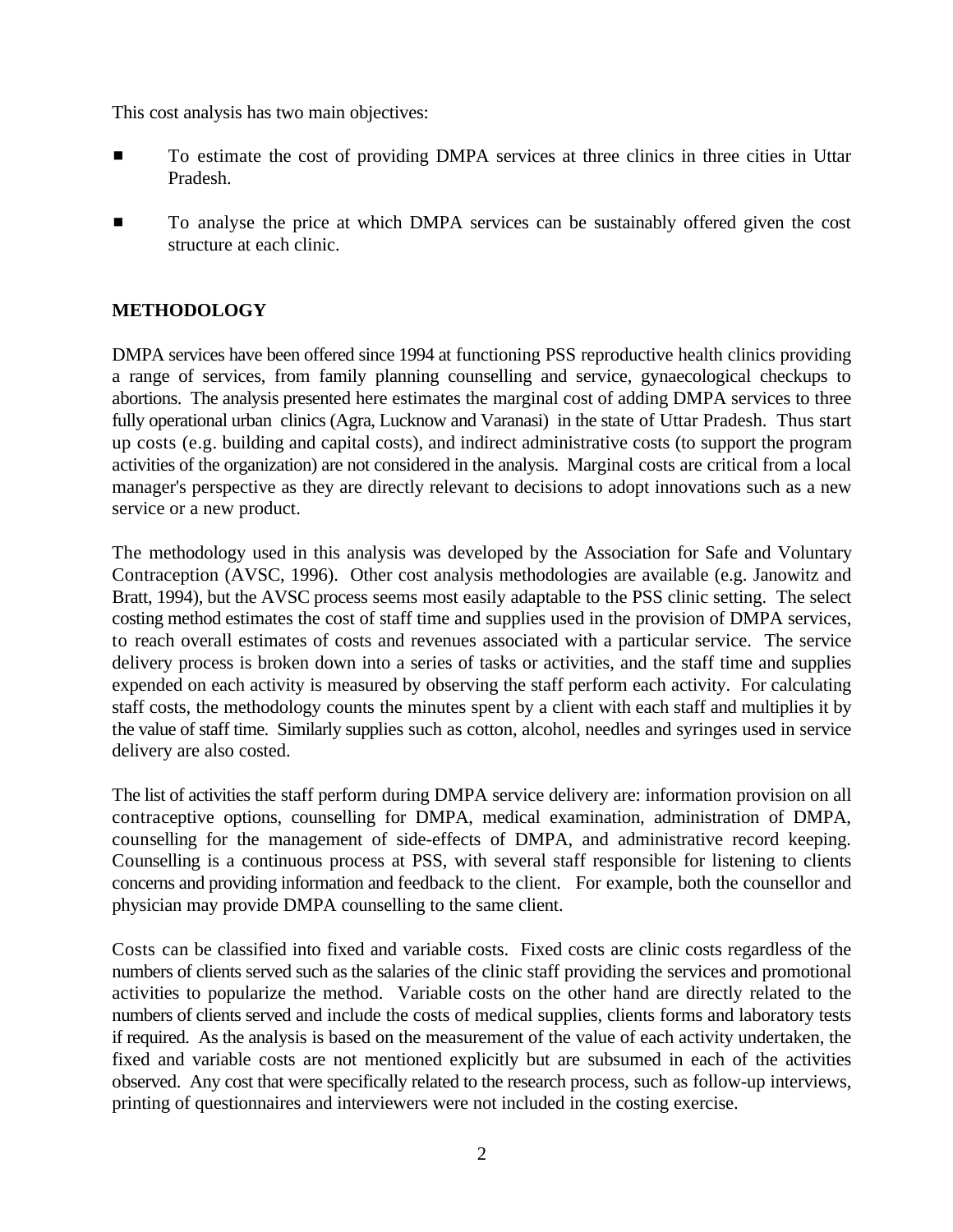Clients who visit the clinic are classified into four categories: first time DMPA users, continuing users, those seeking relief from DMPA related side effects, and those seeking information on DMPA. As the needs of each category of client differ, each is offered a slightly different package of services, causing variation in the staff time and supplies used.

Data were collected from the three clinic sites at Agra, Lucknow and Varanasi as well as the PSS head office in New Delhi. The data corresponds to that available in March 1997, when direct observation was conducted and from analysis of client records from July 1996 to December 1996. Clients who had sought any of the DMPA services on the day of the visit were observed as the service was provided. If however, no clients could be observed at a clinic day, the researcher played the role of a client and the staff role played the service provision. It is possible that some of the staff were influenced by knowing the identity of the researcher and thus spent a greater amount of time than normal on the activity. However, this type of bias is minimal as direct observation suggests that the same quality of care was provided in handling clients who had come for other services.

Further, the clinic visits were conducted on busy clinic days leaving staff with little inclination to overspend time on the activities which were role played. Minimums and maximums were estimated where there was variability in the observations or where several options were potentially possible, e.g. cost of DMPA supplies. While direct observations of services in the clinics were used as the basis for estimating costs whenever possible, sometimes informed estimates from staff were used as the basis of cost and time estimates (minimums and maximums). This was due to the large variability in individual client needs and relatively small number of clients visiting a clinic for DMPA services during a given week. A sensitivity analysis was conducted at the end of the exercise to determine if the conclusions of the study would be modified by changing prices, or altering components of the service and promotion package (e.g. with or without advertising).

# **RESULTS**

#### **I Cost Estimates per Client**

In this section we describe the various activities which are performed when clients seek DMPA information and services. There are four types of clients: (a) those seeking information on DMPA; (b) first time DMPA users; (c) continuing users; and (d) users seeking relief from side effects of the DMPA. As each of these clients is provided with different services, the activities are described according to the type of client served.

Each clinic is staffed by almost the same number of providers which consist of a manager cum counsellor, two to three female gynaecologists or general physicians with a women's health background, three to four paramedical staff including a sister in charge, staff nurses, an operation theatre attendant, and a cleaner. In most clinics counselling is done by the manager and the physician, and the medical exam by the gynaecologist. DMPA is administered by a nurse, and record maintained by the counsellor and cleaning by the cleaner. However, there are some site to site variations in the individual responsible for each activity and the time taken to perform it. The particulars are given below.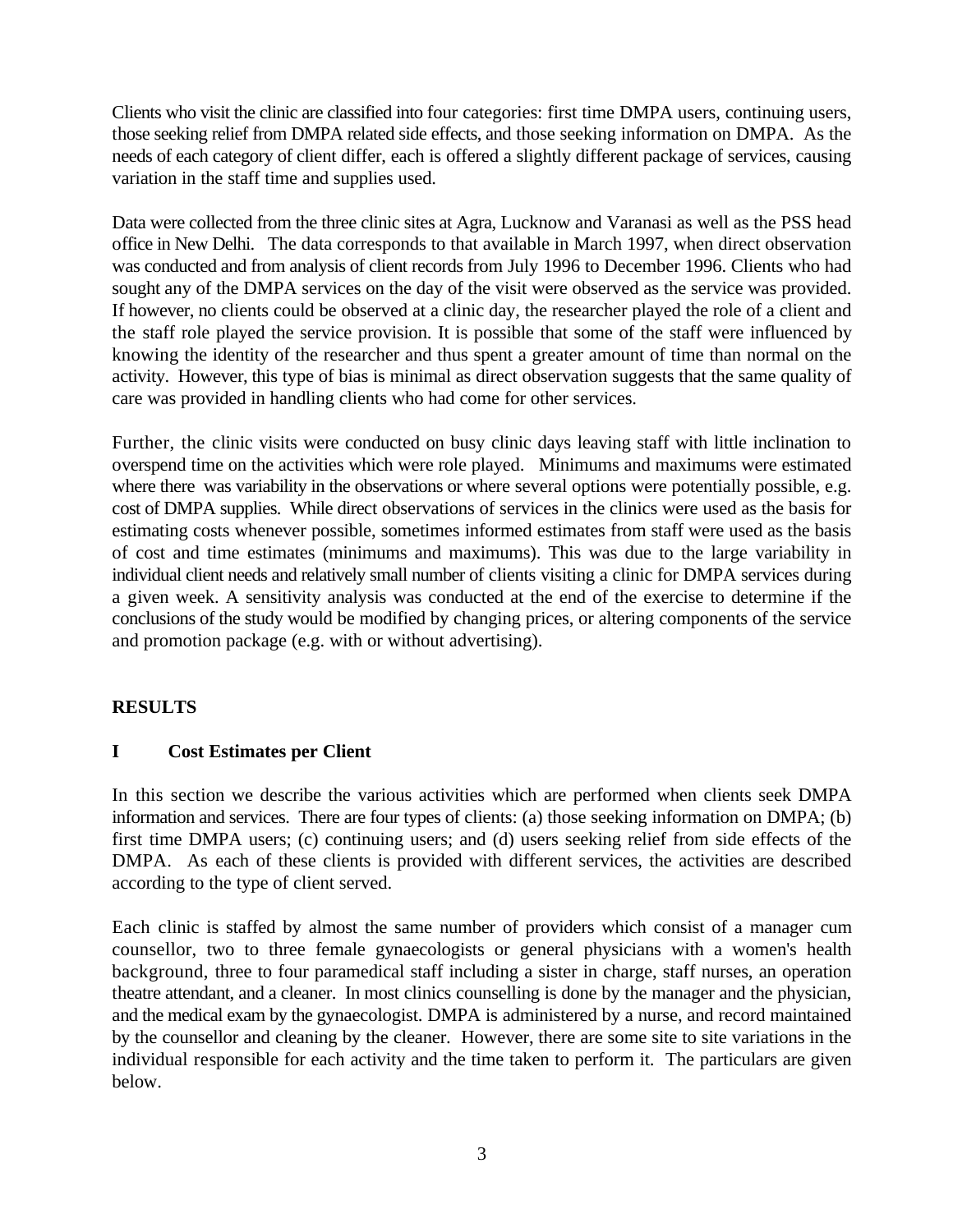# **A. New DMPA User**

# *Registration*

Registration is normally done by the manager cum counsellor of the clinic. As with all users of PSS facilities, a new DMPA user is first registered in the daily intake register by the counsellor. A patient slip is filled in at this time which indicates to other staff handling the patient what services the client has come for.

# **Registration Time**

| <b>Registration</b> | Agra         | Lucknow      | Varanasi     |
|---------------------|--------------|--------------|--------------|
|                     | (in minutes) | (in minutes) | (in minutes) |
| Counsellor/Manager  |              |              |              |

# *Counselling*

After registration, the counsellor provides information and orientation to the client on the range of family planning methods available at PSS, including DMPA. DMPA is simply mentioned as one of the options available during counselling. At least one chart in each clinic identifies the methods available. Information on how each method works, the duration of effect, and its advantages and disadvantages is provided. Further the counsellor also discusses with the client her/their specific needs. Counselling time in the clinics varies from 6 to 20 minutes. As DMPA is a new product in India, it is often explained in greater detail than other more well known methods. However, significantly less time was spent on counselling, both at the time of intake and during the medical examination, in Varanasi compared to the other clinics. If the client is interested in using DMPA, a DMPA client card is filled by the counsellor and the informed consent is signed by the client. This card contains brief biographical information of the client, her parity and contraceptive history, and her medical history. In some clinics, the client card is filled by both the counsellor and the gynaecologist.

# **Counselling Time**

| <b>Counselling</b> | Agra<br>(in minutes) | Lucknow<br>(in minutes) | <b>Varanasi</b><br>(in minutes) |
|--------------------|----------------------|-------------------------|---------------------------------|
| FP counselling     |                      | $10 - 15$               |                                 |
| DMPA counselling   | 7-10                 |                         | 3-5                             |

# *Medical Examination*

After the client card is filled, the client proceeds to the doctor for a medical examination. As the client is a first time user, the doctor counsels the client once again about DMPA and answers any queries that the client may have. Then she takes down the medical history of the client including menstrual patterns, presence of jaundice, diabetes, heart ailments, allergies, and medication. A physical exam is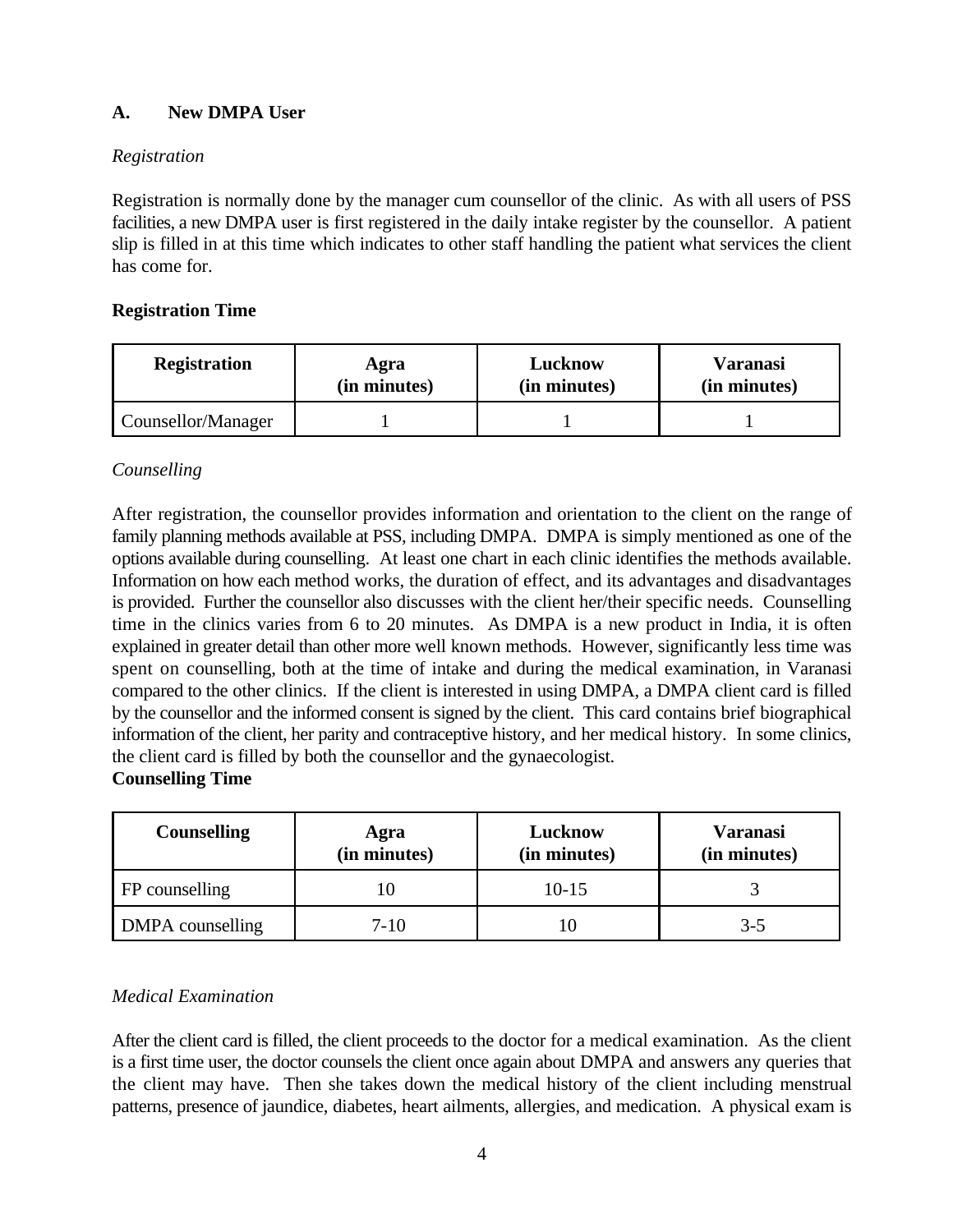also conducted which consists of a breast exam, chest auscultation, abdominal checkup and measurement of pulse, weight and blood pressure. Bimanual and per speculum vaginal examinations are also conducted to check the condition of the vagina, cervix and uterus. These activities take from 10 to 15 minutes. In a small proportion of cases, the doctor may recommend that a pregnancy test or a haemoglobin test be done. Generally the pregnancy test is recommended if the client is still amenorrhoeic and the clinical exam is not conclusive. Paramedical staff conduct both the pregnancy and haemoglobin tests at the clinic itself. All first time DMPA clients are charged Rs. 40 for a gynaecological checkup in all the three sites. In this analysis, we are not costing the pregnancy tests and the haemoglobin tests as these are performed on less than 5 percent of clients attending all the three clinics.

|  | <b>Medical &amp; Gynaecological Examination Time</b> |  |  |  |  |  |  |
|--|------------------------------------------------------|--|--|--|--|--|--|
|--|------------------------------------------------------|--|--|--|--|--|--|

| <b>Medical</b><br><b>Examination</b> | Agra<br>(in minutes) | Lucknow<br>(in minutes) | <b>Varanasi</b><br>(in minutes) |
|--------------------------------------|----------------------|-------------------------|---------------------------------|
| Counselling                          |                      |                         |                                 |
| History                              |                      |                         |                                 |
| Physical                             |                      |                         |                                 |

#### *Charging for DMPA Services*

DMPA services are offered at three different prices at Agra, Varanasi and Lucknow. First time users at Agra are charged Rs. 90 (Rs. 40 gynaecological fees plus 50 for DMPA), at Lucknow Rs. 140 (Rs. 40 gynaecological fees plus 100 for DMPA), and at Varanasi Rs. 40 (Rs. 40 gynaecological fees plus Rs. 0 for DMPA). The clients usually tender the service fees for DMPA administration to the Manager of the clinic.

# *Administration of DMPA*

If the doctor finds the client fit for DMPA, she is then administered the injection by one of the nurses. The paramedical staff normally shake the injection vial thoroughly, then load it into a glass syringe with a disposable plastic needle. After the injection site is cleaned with alcohol, DMPA is administered. A standard protocol is used for administration as an intramuscular injection in the upper arm.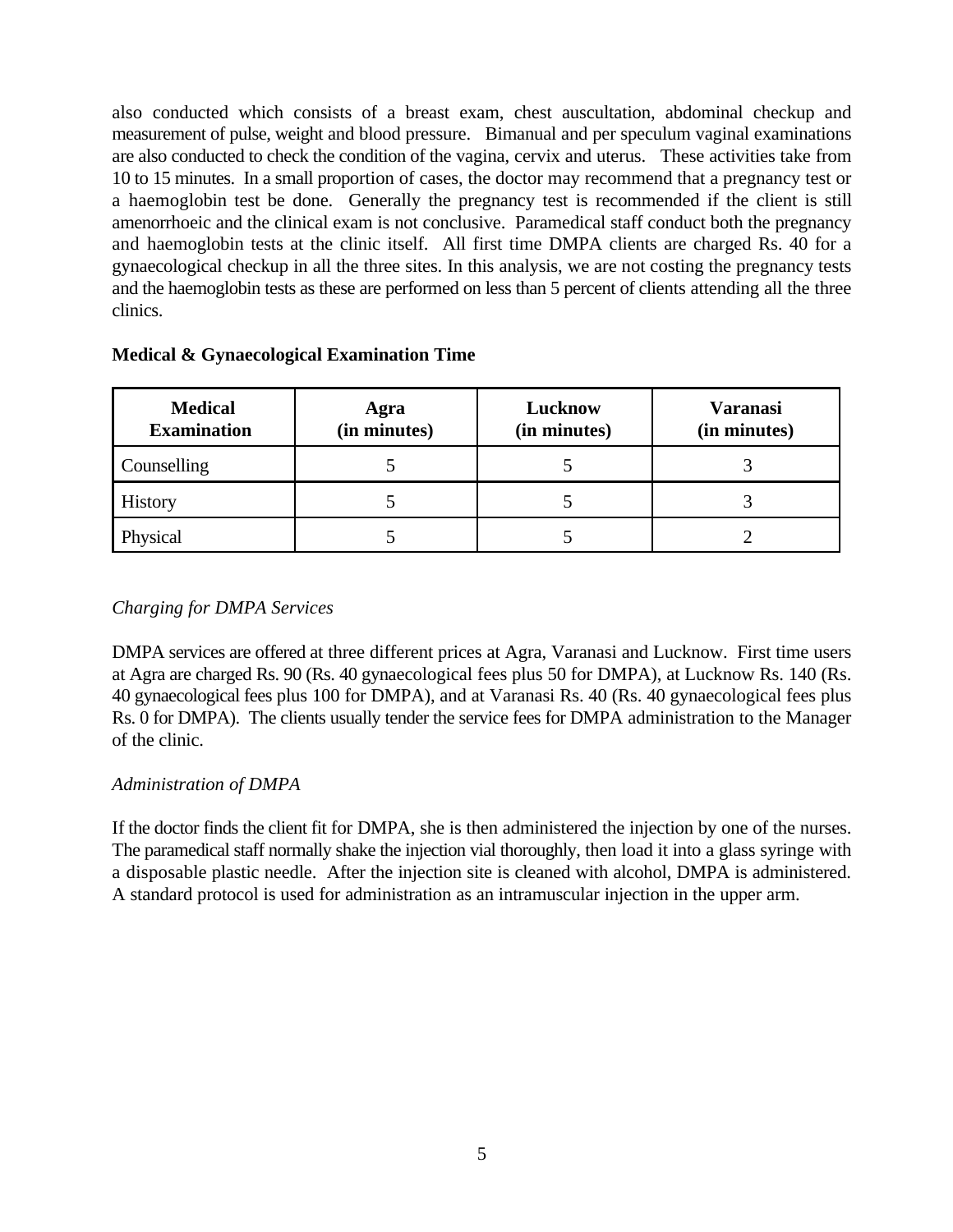#### **DMPA Administration Time**

| <b>Administration</b> | Agra                                         | Lucknow      | <b>Varanasi</b> |
|-----------------------|----------------------------------------------|--------------|-----------------|
|                       | (in minutes)                                 | (in minutes) | (in minutes)    |
| DMPA injection        | 7-10 (includes BP and<br>weight measurement) |              |                 |

# *Scheduling Follow up Visits and Record Keeping*

After administration, the date of the subsequent injection is entered on the client's follow up card. The follow up card is given to the client and she is informed about the date of her return for the next injection. She is also reassured that she can return anytime should she require consultations. Client data and clinical information is also recorded in the DMPA register. It contains information such as the client's name, identification number, date of injection and dose number, and a medical history. This register is filled during counselling and completed as soon as the client has been provided the injection. Some clinics also maintain a second register which is a running register of DMPA users. This activity is undertaken by either the counsellor or the nurse in all the clinics.

# **Record Keeping Time**

| <b>Recording</b>    | Agra<br>(in minutes) | Lucknow<br>(in minutes) | <b>Varanasi</b><br>(in minutes) |
|---------------------|----------------------|-------------------------|---------------------------------|
| Schedule follow up  | $2 - 3$              |                         |                                 |
| Fill DMPA registers | 3-4                  |                         |                                 |
| Take payment        |                      |                         |                                 |

# *Daily Clinic Tasks*

Other daily clinic activities such as cleaning and preparing rooms and equipment though important are not costed in this analysis, and are considered part of the organizational infrastructure of a functioning clinic. Usually the paramedics and the cleaner undertake this task. Disposable needles are thrown away with the rest of the waste material generated at the clinic. Syringes are sterilized in an autoclave and records are filed in binders.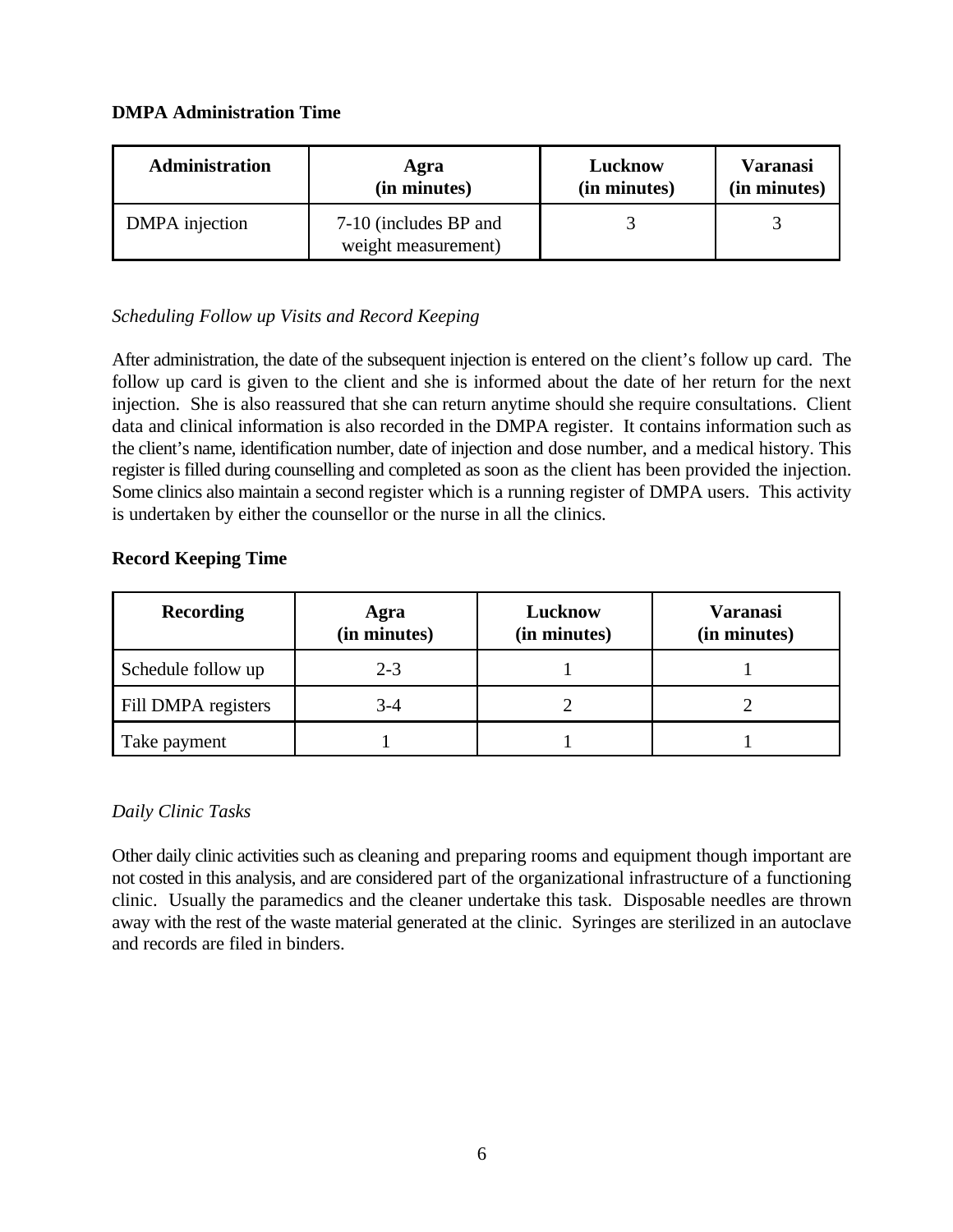#### **B. Continuing User**

A continuing user who does not report any side effects is provided with a medical consultation, DMPA, and registered for the next dose. The specific tasks and their duration, and individuals responsible for them are the same as listed above. There is variation by clinic in the type of medical exam conducted. In some sites, the doctor conducts a thorough examination including pulse, blood pressure and weight measurement, bimanual and per speculum examinations. This is done as doctors feel that DMPA is a new service and they would like to monitor the clients on a regular and standardized manner.

A continuing user is charged Rs. 20 for the gynaecological checkup at all the three sites during fiscal year 1996. Continuing users at Agra are charged Rs. 70 (Rs. 20 gynaecological fees + Rs. 50 for DMPA), at Lucknow Rs. 120 (Rs.20 gynaecological fees + Rs. 100 for DMPA), and at Varanasi Rs. 20 (Rs.20 gynaecological fees + Rs.0 for DMPA).

# **C. Clients with Side Effects**

In all the three clinics, very few users visit just for the management of side effects. Those with side effects appear to drop out by not returning for the next injection. There is little if any follow-up of clients who do not return to the clinic. Few have telephone numbers and many would not like PSS staff to visit their homes. Clinic personnel infer that side effects such as menstrual irregularities could be the reason for the non appearance of some clients. In other sites the distance of the clinic from the home of the client appears to be a constraint. However, when clients return to the clinic for the next dose of DMPA, some do report side effects to the counsellor and doctor. In such cases, the client is counselled, examined by the doctor and prescribed medication if required. Details of each of the three activities are given below. Clients are not charged any fees for consultations for side effects associated with DMPA use. Clients of any method coming to PSS for a gynaecological check-up for suspected morbidity would be charged for the medical consultation.

# *Counselling*

The counsellor discusses with the client about the nature of the side effect and how they could be handled. The clinics indicate that most women reporting side effects complain of amenorrhoea and spotting. In some rare instances, clients have also reported continuous bleeding. If the side effect is a well known side effect such as amenorrhoea or spotting, the counsellor reassures the client that these are normal. Estrogen pills are temporarily prescribed for those concerned with spotting, as this should cease by the second or third dose. She is informed that amenorrhoea may continue, but this does not mean the woman is pregnant. Any other queries posed by the client are also handled at this stage.

#### *Medical examination*

Next the client is attended to by the doctor. A full physical examination as given above is done. If the side effects are minor in nature the doctor reassures the client. If the side effect is irregular menstrual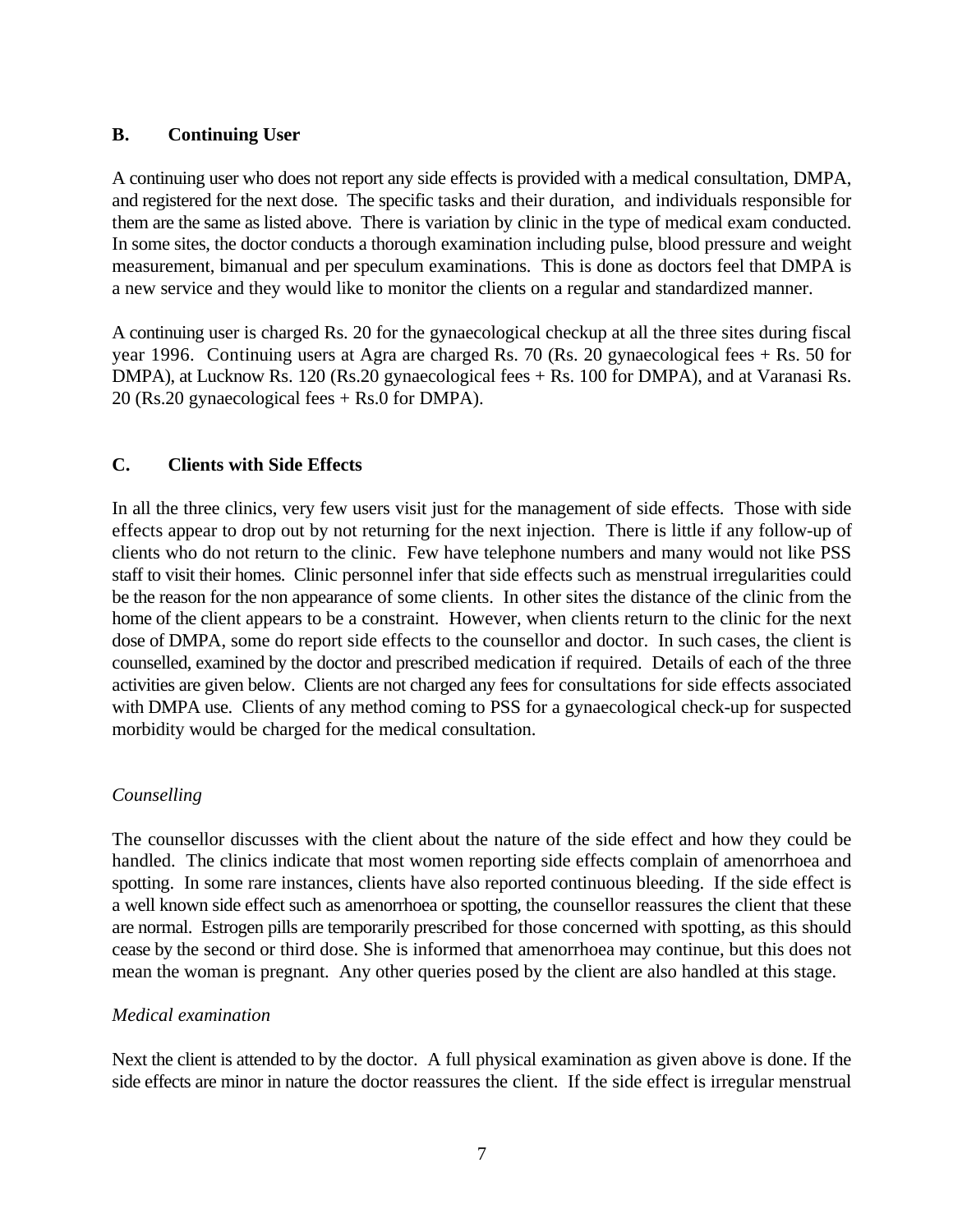bleeding, the doctor may prescribe hormonal treatment to regularize the bleeding. The client is asked to return if the symptoms do not improve.

# **D. Information Seeking Client**

As DMPA is a new product there is considerable interest in it. Consequently the staff respond to enquiries on the telephone, through letters and enquiries in person. Two types of IEC material have been prepared to handle such queries: one pamphlet is designed for clients in both Hindi and English addressing the most commonly asked questions; the second type of material is designed for medical practitioners and Registered Medical Practitioners (RMPs). Enquiries through letters and in person are provided these IEC material. As not all information seekers accept the method they are classified differently from those who seek information and accept DMPA as well.

On average each of the three clinics has been responding to 2 to 10 letters per month, 30 telephonic enquiries per month and about 15 to 20 counselling sessions for clients interested in DMPA. Provision of information is handled by the manager cum counsellor. At the present moment it is too early to estimate the proportion of potential clients of all information seekers.

| <b>Type of Enquiry</b> | Agra<br>(in minutes) | Lucknow<br>(in minutes) | <b>Varanasi</b><br>(in minutes) |
|------------------------|----------------------|-------------------------|---------------------------------|
| Telephone enquiries    | $3-5$                | $3-5$                   |                                 |
| Postal enquiries       |                      |                         |                                 |
| In person enquiries    |                      |                         |                                 |

# **II Supplies for DMPA Service**

As DMPA is being provided in a functioning reproductive health clinic few additional types of supplies are required. The supplies used to conduct each of the activities are specified below. For recording purposes: registers, a client consent form and patient slips are used. IEC material on the DMPA available in both English and Hindi are given to clients; additional information materials are provided to physicians potentially interested in referral; non disposable gloves and speculums are used in the medical examination, while the administration of DMPA requires alcohol, cotton wool, a disposable needle and glass syringe. PSS pays from Rs. 95 to Rs. 110 for each vial of DMPA. The lower price is charged in direct purchases from Pharmacia-Upjohn, while the higher price is charged on wholesale purchases in Lucknow. See Annexure for the cost estimates of the supplies used in the analysis.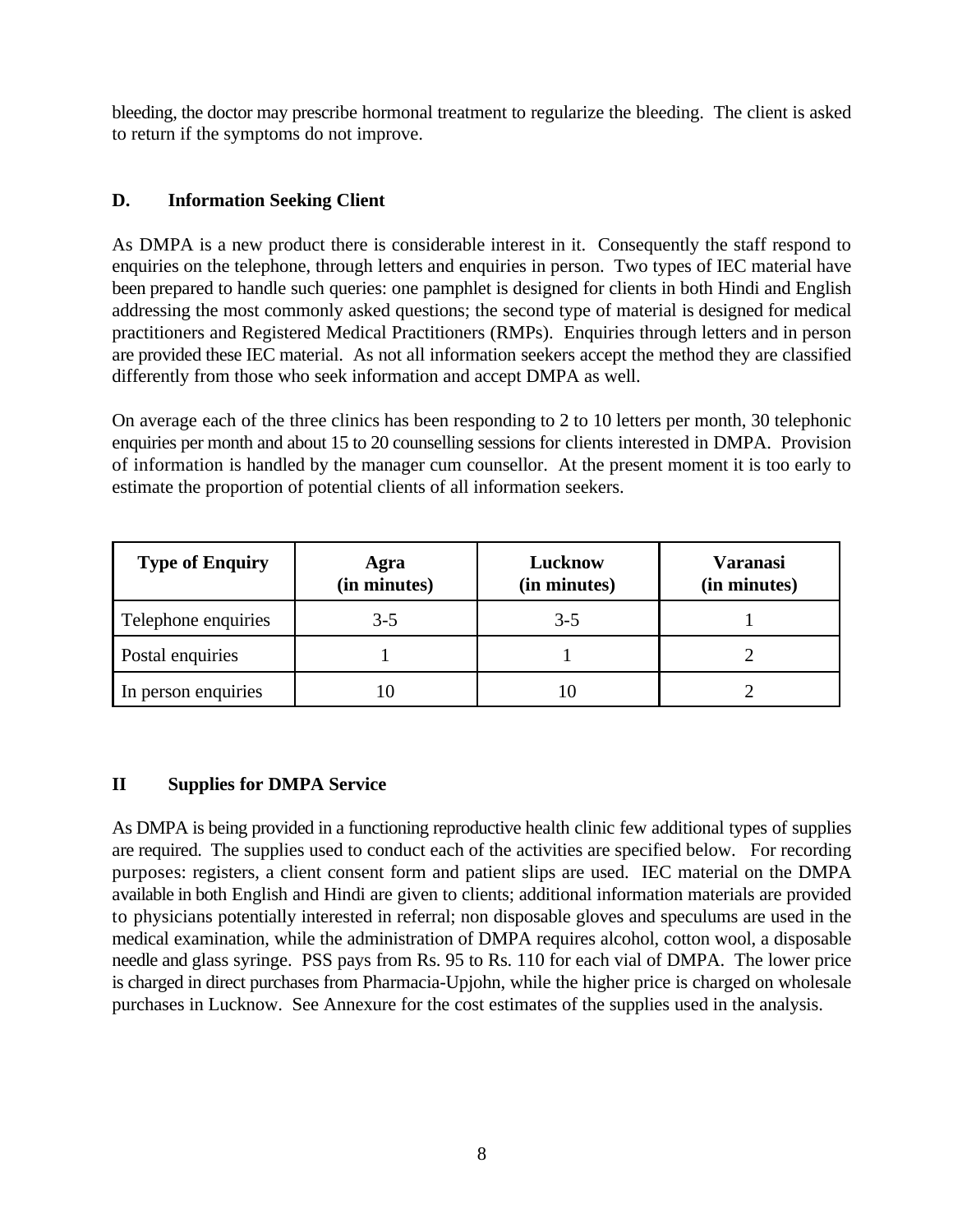# **III Annual Cost per Type of Client**

Table 1 presents the estimated cost of serving a single client at each of the three sites--Agra, Lucknow and Varanasi. The estimate includes the cost of both the time and supplies used to provide the service. A range is provided in the estimates to account for variations in quantities of resources used.

| <b>Type of client</b>                                | Agra   |            | Lucknow |            | <b>Varanasi</b> |            |
|------------------------------------------------------|--------|------------|---------|------------|-----------------|------------|
|                                                      | Min    | <b>Max</b> | Min     | <b>Max</b> | Min             | <b>Max</b> |
| A. New client                                        |        |            |         |            |                 |            |
| <b>Client Registration</b>                           | 0.56   | 0.74       | 0.56    | 0.74       | 0.56            | 0.74       |
| Counselling                                          | 16.18  | 26.34      | 19.52   | 26.27      | 12.23           | 16.63      |
| <b>Medical Exam</b>                                  | 12.76  | 21.50      | 12.76   | 21.50      | 5.88            | 14.46      |
| <b>DMPA</b> Administration                           | 98.57  | 119.11     | 97.32   | 114.74     | 97.32           | 114.74     |
| Record keeping                                       | 3.24   | 5.88       | 2.31    | 3.21       | 2.31            | 3.21       |
| <b>Total</b>                                         | 131.31 | 173.56     | 132.46  | 166.45     | 118.29          | 149.77     |
| <b>B.</b> Continuing user                            |        |            |         |            |                 |            |
| Client registration                                  | 1.05   | 2.03       | 1.05    | 2.03       | 1.05            | 2.03       |
| <b>Medical Exam</b>                                  | 5.12   | 12.44      | 5.12    | 12.44      | 3.59            | 10.43      |
| <b>DMPA</b> Administration                           | 98.57  | 119.11     | 97.32   | 114.74     | 97.32           | 114.74     |
| Record keeping                                       | 2.40   | 4.00       | 1.98    | 2.67       | 1.98            | 2.67       |
| <b>Total</b>                                         | 107.14 | 137.58     | 105.47  | 131.87     | 103.94          | 129.86     |
| <b>C. User with Side Effects</b><br>(no doses given) |        |            |         |            |                 |            |
| Counselling about side effects                       | 2.60   | 3.33       | 2.60    | 3.33       | 0.52            | 0.67       |
| <b>Medical Exam</b>                                  | 8.94   | 18.48      | 8.94    | 16.47      | 2.29            | 3.02       |
| <b>Total</b>                                         | 11.54  | 21.82      | 11.54   | 19.80      | 2.81            | 3.69       |
| D. Clients seeking information                       |        |            |         |            |                 |            |
| Telephone enquirers                                  | 1.56   | 3.33       | 1.56    | 3.33       | 0.52            | 0.67       |
| Letter enquirers                                     | 14.52  | 15.67      | 14.52   | 15.67      | 15.04           | 16.33      |
| In person counselling                                | 11.81  | 13.27      | 11.81   | 13.27      | 7.64            | 7.93       |
| <b>Total</b>                                         | 27.89  | 32.27      | 27.89   | 32.27      | 23.20           | 24.93      |

**Table 1 COST ESTIMATES FOR DMPA PER TYPE OF CLIENT**

(In Rupees)

*Note:* Estimates include both providers's time and supplies used in each activity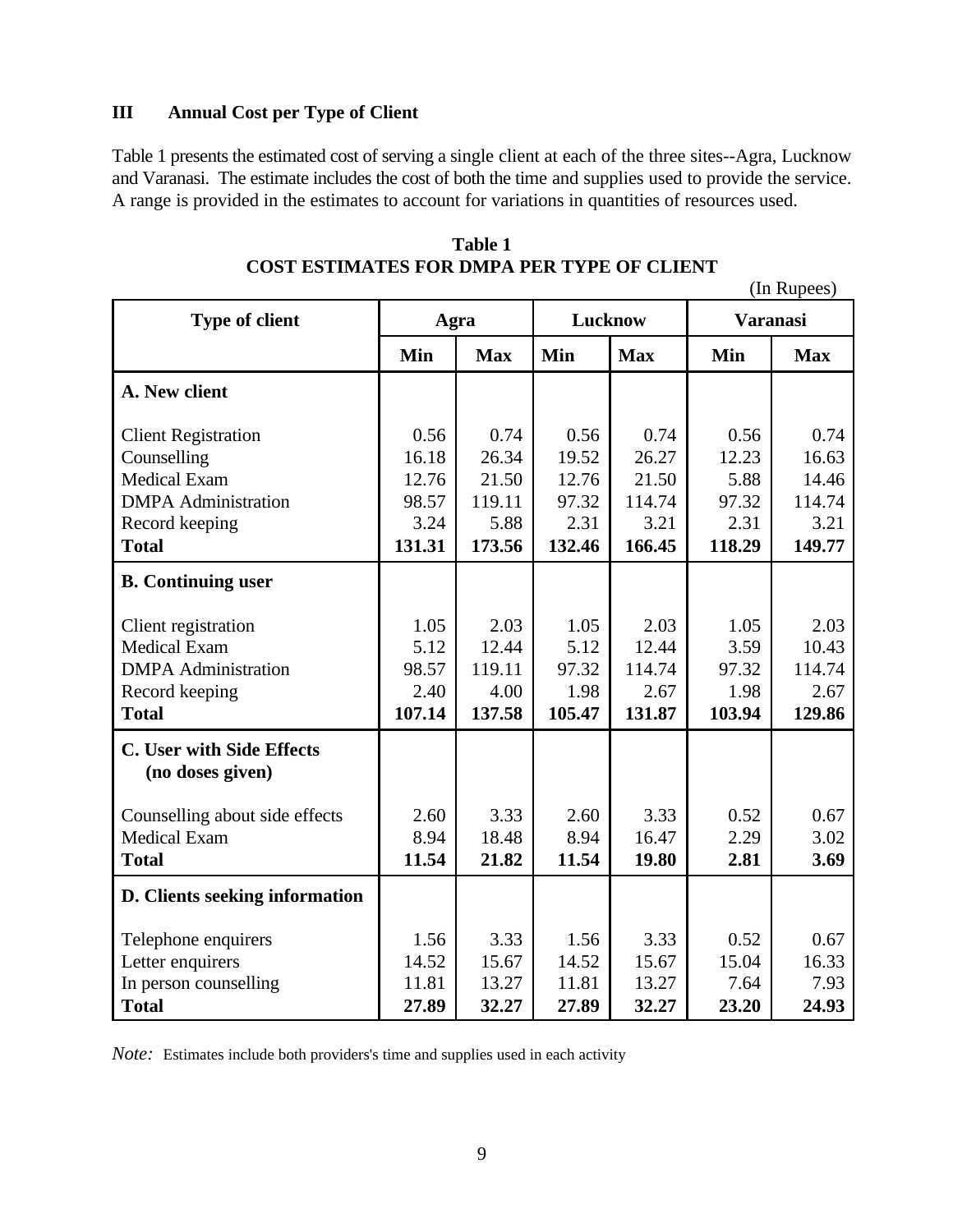The most noteworthy results from Table 1 are the following:

- The highest minimum cost of providing DMPA to a new user is at Agra (Rs. 131 or approximately US\$3.67) and the lowest is at Varanasi (Rs. 118 or about US\$3.30). The maximum cost in Agra is Rs. 173 (US\$4.85), while the maximum estimate in Varanasi is Rs. 149 (US\$4.20). However, there is a large variation and all three ranges from minimum to maximum have some overlap across clinics.
- **EXECUTE:** The largest component of the cost for new and continuing users is, of course, the DMPA product itself. DMPA administration, including supplies, accounts for from 75 percent to 82 percent of the total cost of services to new clients, and from 92 percent to 94 percent of the cost of services to continuing clients. A large proportion of the difference between minimums and maximums per clinic are also due to the costs of DMPA administration, largely the wholesale commodity cost of the DMPA itself.
- **EXECUTE:** The second most important cost element for new users is the cost of counselling and the medical examination, particularly for the first time user. This is a critical item as staff time is required for ensuring the satisfactory selection of a method for each client and quality of care. More attention to counselling usually results in greater satisfaction with the method, and subsequent greater continuation in use. There is considerable variability both between clinics and between minimums and maximums on this important item. This is an item where minimum standards could be established.
- **Example 1** The range in costs associated with attending users with side effects is largely a function of the number of clients per hundred who return to the clinic seeking care for side effects. The range of percentage of clients returning for side effects management was from 6 percent in Varanasi to 23 percent in Lucknow. This large range is probably due to differences in client profile, client selection procedures, variability in counselling, and the distance clients have to travel to the clinic.
- $\blacksquare$  The cost of providing information to potential clients through telephone and postal enquiries, or counselling of non-users is an important element of dissemination, but represents less than one percent of annual costs of providing the DMPA service.

# $\blacksquare$  Annual Cost of DMPA Service per Clinic

The estimates arrived at in Table 2 are used to calculate the annual costs of providing DMPA services at all the three sites. The numbers of clients served are a mean monthly figure based on clinic data for the six month period between July and December 1996 that is, from the time of price change. The numbers and different types of clients served in each of three clinics is given below.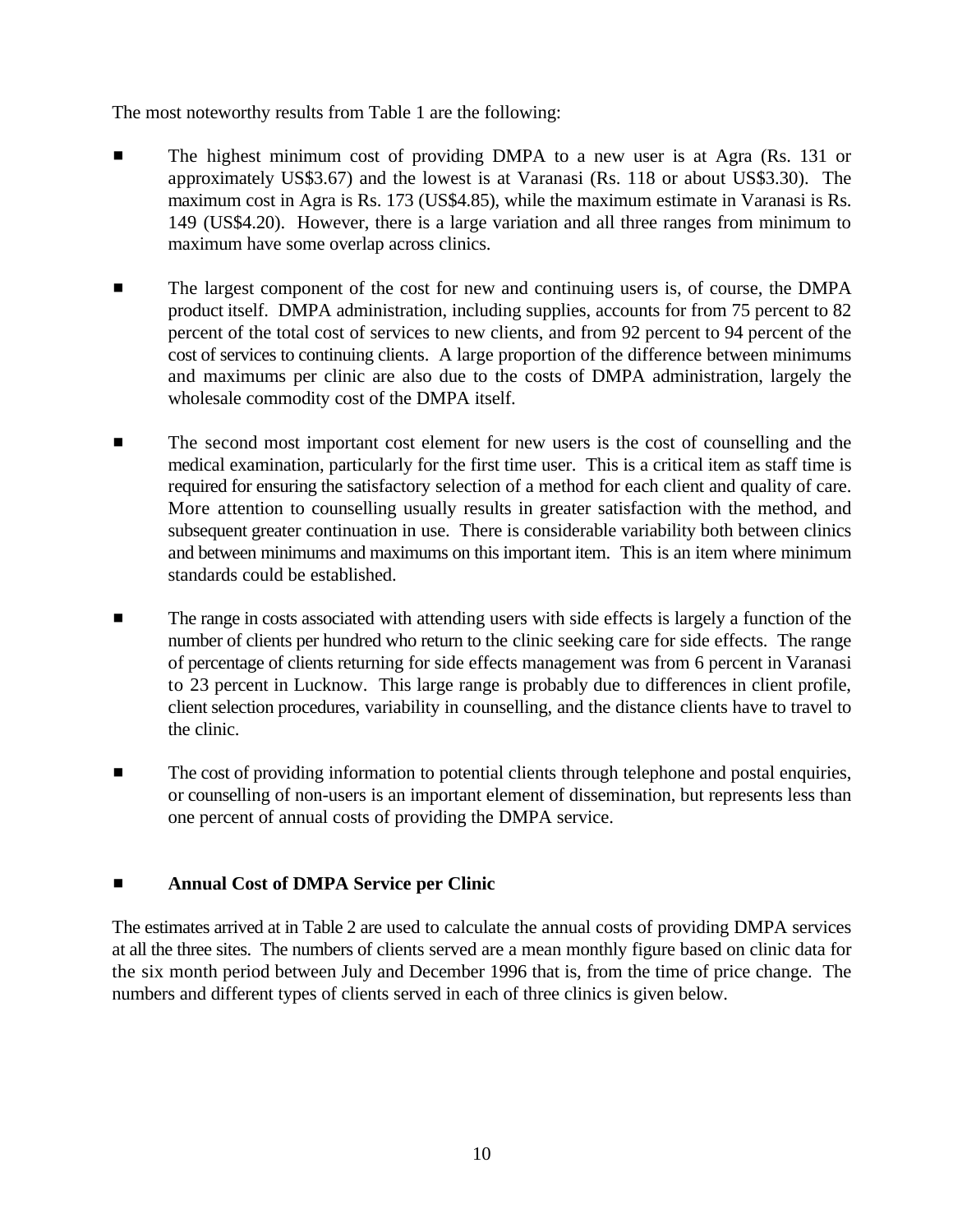| <b>Actual Clients</b> | Agra | Lucknow | <b>Varanasi</b> |
|-----------------------|------|---------|-----------------|
| New users             | 178  | 126     | 300             |
| Continuing users      | 136  | 96      | 54              |
| Side effects clients  | 58   | 98      | 30              |
| Information seekers   | 102  | 112     |                 |
| <b>Total</b>          | 474  | 432     | 522             |

#### **Table 2: Estimated Number of Clients Served Annually**

All three clinics undertook advertising activities to promote DMPA through sign boards called kiosks, hoardings, wall paintings, and advertisements in magazines and newspapers. There are variations across the sites in the rentals of the different medium used. The estimates on which the advertisement costs are based on the rates for the highest and lowest rental sites and are given below. The model assumes that about 10 kiosks, 1 to 2 hoardings, 1 to 2 wall paintings, monthly newspaper advertisements and a single magazine advertisement are used. The cost are presented in Table 3.

#### **Table 3: Annual Cost of Advertising**

|                        |               |                        | (In Rupees)             |
|------------------------|---------------|------------------------|-------------------------|
| <b>Item</b>            | Cost in Agra  | <b>Cost in Lucknow</b> | <b>Cost in Varanasi</b> |
| Rental for 10 Kiosks   | 44,000-56,000 | 26,000-38,000          | 26,000-44,000           |
| Hoardings $(1-2)$      | 11,000-18,000 | 17,500-23,500          | 15,000-25,000           |
| Wall paintings $(1-2)$ | 6,300-9,000   | 5,700-9,000            | 5,700-7,800             |
| Magazine ads           | 19,000        | 19,000                 | 19,000                  |
| Newspaper ads          | 5,700         | 7,104                  | 6,204                   |

Table 4 uses as input data the estimated costs of serving a single client from Table 2 and 3, and extrapolates it to arrive at the annual costs of service delivery. Further, fixed costs such as those spent on advertising are also included. As advertising costs are a significant proportion of total costs, the costs net of advertising are also presented.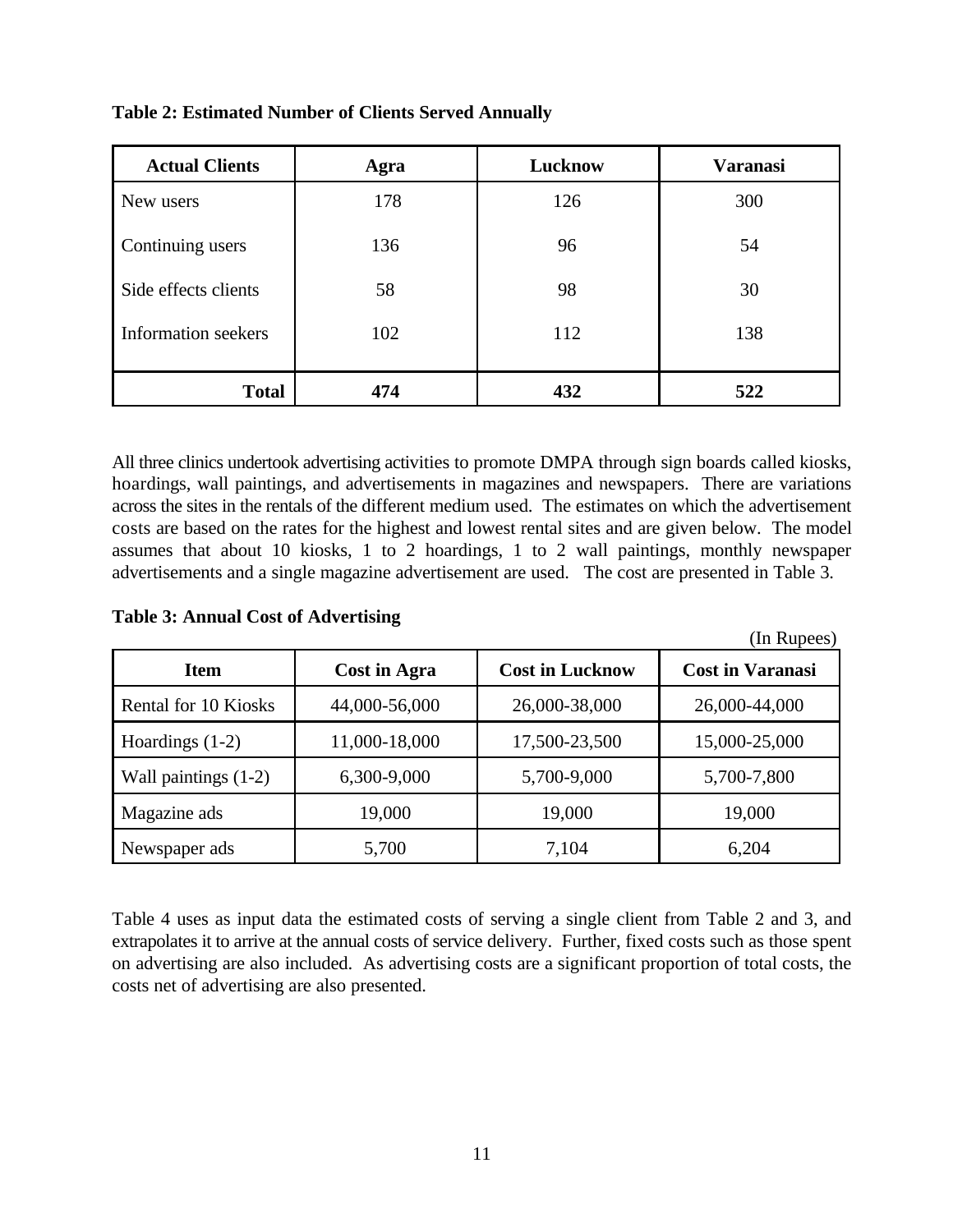#### **Table 4**

|                            |        |            |         |            |                 | (In Rupees) |
|----------------------------|--------|------------|---------|------------|-----------------|-------------|
| <b>Type of client</b>      | Agra   |            | Lucknow |            | <b>Varanasi</b> |             |
|                            | Min    | <b>Max</b> | Min     | <b>Max</b> | Min             | <b>Max</b>  |
| <b>Variable Costs</b>      |        |            |         |            |                 |             |
| New Client                 | 23374  | 30895      | 16690   | 20973      | 35487           | 44932       |
| Continuing user            | 14571  | 18711      | 10125   | 12660      | 5613            | 7012        |
| Side effects user          | 670    | 1265       | 1131    | 1941       | 84              | 111         |
| Information seeker         | 315    | 488        | 453     | 639        | 521             | 566         |
| <b>Sub-Total</b>           | 38929  | 51359      | 28399   | 36213      | 41706           | 52621       |
| <b>Fixed Costs</b>         |        |            |         |            |                 |             |
| <b>Kiosks</b>              | 44000  | 56000      | 26000   | 38000      | 26000           | 44000       |
| Hoardings                  | 11000  | 18000      | 17500   | 23500      | 15000           | 25000       |
| Wall paintings             | 6300   | 9000       | 5700    | 9000       | 5700            | 7800        |
| Magazine advertisements    | 19000  | 19000      | 19000   | 19000      | 19000           | 19000       |
| News paper advertisements  | 5700   | 5700       | 7104    | 7104       | 6204            | 6204        |
| <b>Sub-Total</b>           | 86000  | 107700     | 75304   | 96604      | 71904           | 102004      |
| <b>Total Costs</b>         | 124929 | 159059     | 103703  | 132817     | 113610          | 154625      |
| Total Costs (W/O magazine  |        |            |         |            |                 |             |
| and newspaper advertising) | 100229 | 134359     | 77599   | 106713     | 88406           | 129421      |
| Total costs (W/O any       | 38929  | 51359      | 28399   | 36213      | 41706           | 52621       |
| advertising)               |        |            |         |            |                 |             |

#### **ANNUAL COSTS OF DMPA SERVICE DELIVERY**

The most noteworthy results from Table 4 are the following:

- **Example 1** The variable costs of providing DMPA per clinic are not major (e.g. minimums range from Rs. 28,399 to 41,706) relative to overall clinic costs as DMPA clients are still a small proportion of all PSS clients. The difference in annual costs of DMPA service delivery per clinic is largely a function of the differences in the number and type of clients using DMPA services in each clinic.
- **Example 1** Fixed costs of advertising are about twice as high as the variable costs. This implies that advertising might be a cost-effective investment for the introduction of the product, but other avenues for dissemination of information on DMPA services should be explored for future IE & C, e.g. contacting physicians for referral, working with CBD networks who might be interested in expanding choices. Selective use of advertising based on performance of each media would be wise option. Eliminating magazine and newspaper advertisements in the second year would reduce costs, but not necessarily reduce effectiveness of dissemination efforts if other media such as kiosks and wall paintings are used.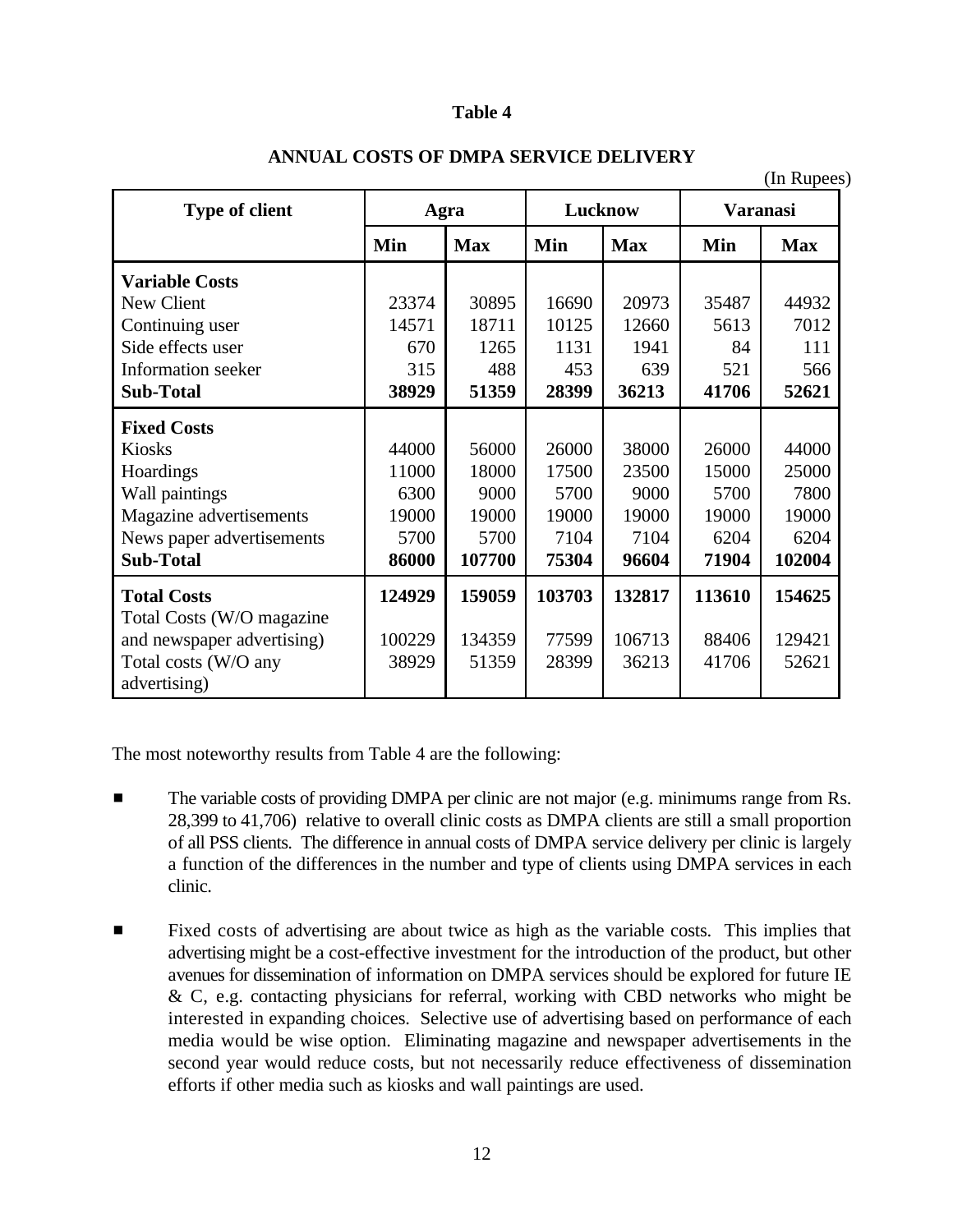#### **Table 5**

| <b>Clinic</b>                                     | <b>Revenue</b>          | Loss/gain when<br>advertising<br>included | Loss/gain without<br>magazine $\&$<br>newspaper advertising | Loss/gain without<br>any advertising |
|---------------------------------------------------|-------------------------|-------------------------------------------|-------------------------------------------------------------|--------------------------------------|
| <b>All Clients</b><br>Agra<br>Lucknow<br>Varanasi | 25540<br>29160<br>13080 | -99389<br>$-74543$<br>$-100530$           | $-74689$<br>$-48439$<br>$-75326$                            | -13389<br>761<br>$-28626$            |
| Per Client<br>Agra<br>Lucknow<br>Varanasi         | 54<br>67.5<br>25        | $-210$<br>$-173$<br>$-193$                | $-158$<br>$-112$<br>$-144$                                  | $-28$<br>2<br>$-55$                  |

#### **ANNUAL COSTS AND NET REVENUE**

*Note:* Minimum estimates of total costs from Table 2 are used.

Table 5 presents a description of annual revenues and loss or gain based upon the annual costs provided in Table 4, and the income generated from user charges for the DMPA service. User charges include both gynaecological fees and the price of the DMPA injection. The fees were common across clinics, while the price of DMPA varied systematically between clinics during the study. It should be noted that the revenue figures are not based upon actual receipts, but estimates based upon prices charged multiplied by the number of clients. Actual receipts may differ depending on actual usage and whether discounts given to clients who are unable to pay at the time of injection.

The most noteworthy results from Table 5 are the following:

- Total revenues range from Rs. 13080 in Varanasi to Rs. 29160 in Lucknow. Despite the difference in prices charged for DMPA, the difference in revenues between Agra and Lucknow is not large, given the common fixed gynaecological fees charged in each site and the larger number of clients paying for services in Agra.
- **EXECUTE:** When advertising costs are included (i.e. loss/gain with advertising) all three sites exhibit a deficit. When newspaper and magazine advertising of PSS services, including DMPA, are excluded there are savings of 20 to 30 percent, but revenue would still not be sufficient to cover costs of DMPA service provision. Because of the high commodity cost of DMPA, when all advertising is excluded, only Lucknow reports a positive balance in receipts over expenditures.
- In terms of per client revenues, Lucknow which charges Rs. 100 for DMPA has the largest revenue, Rs. 68 per client. Varanasi, which offers the product at no cost but charges for gynaecological services, will always provide DMPA at a loss because service charges do not even cover the cost of the commodity.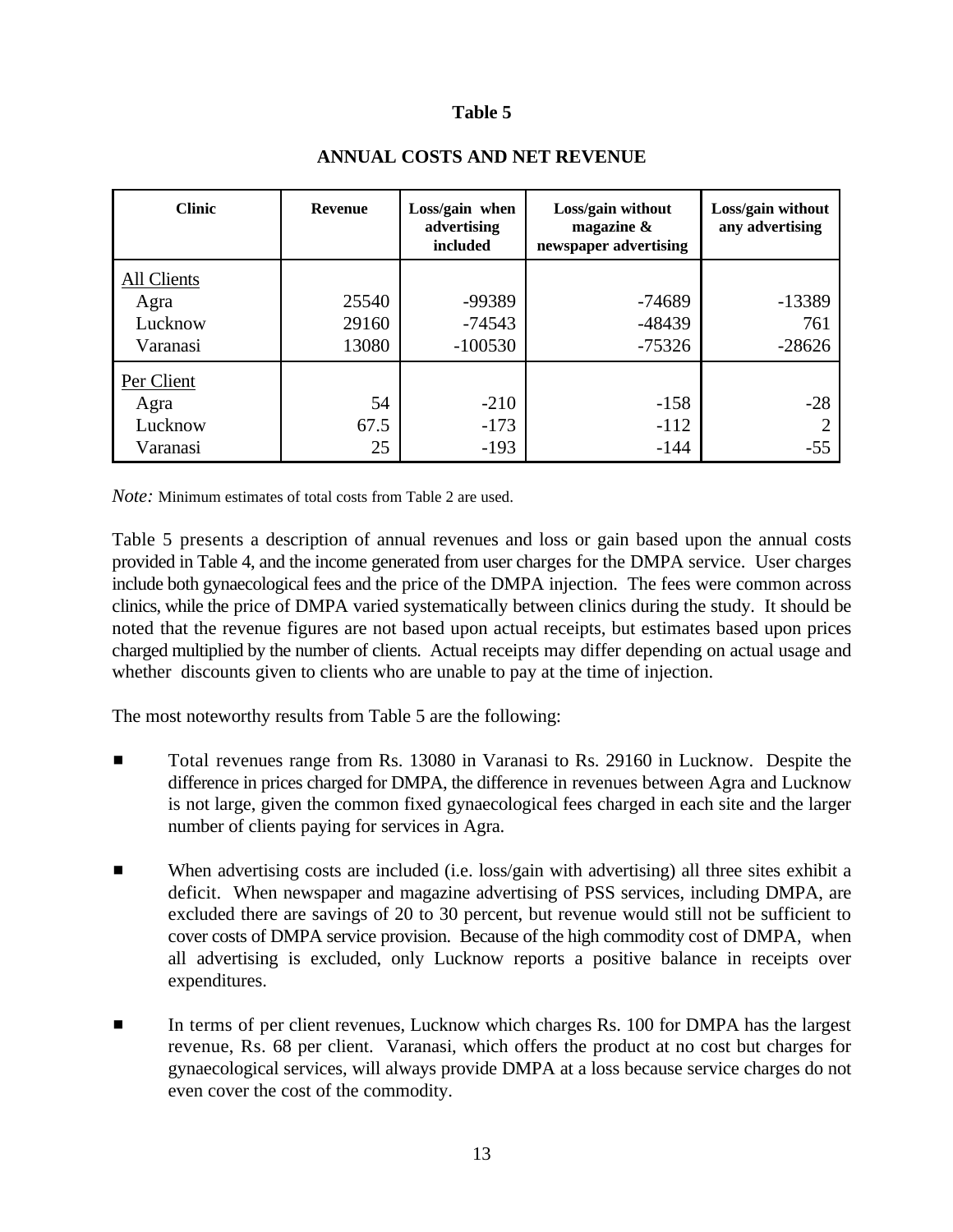#### ■ **Sensitivity of Results to Changes in Prices**

Table 6 uses as input data the estimated annual costs of the three clinics and pro-rates the estimates for a hundred clients. The distribution of new users, continuing users, side effect clients and information seekers among the hundred is based on the proportions given earlier. For comparison purposes, the costs per 100 clients is used as the base. It must be noted however that, were advertising removed the total number of clients visiting the clinic would also decrease. The present analysis is possible as advertising did not appreciably increase the numbers of users and when discontinued the total numbers did not decline substantially either. When fixed costs such as advertising are excluded, the figures can be extrapolated to much larger client populations as there are relatively few economies of scale in the context of these three clinics.

The distribution of clients in the three sites is as given below:

| <b>Type of Client</b>       | Agra | Lucknow | <b>Varanasi</b> |
|-----------------------------|------|---------|-----------------|
| New users                   | 37   | 29      | 58              |
| <b>Continuing Users</b>     | 29   | 22      | 10              |
| <b>Side Effects Clients</b> | 12   | 23      |                 |
| <b>Information Seekers</b>  | 22   | 26      | 26              |
| Total                       | 100  | 100     | 100             |

#### **Distribution of Clients per 100 Clients Visiting Clinic**

The pro-rated annual costs for a 100 clients in the three sites are as given below:

| <b>Clinic Site</b>   | <b>Total Costs</b> | <b>Total costs without</b><br>magazine and<br>newspaper advertising | <b>Total costs without</b><br>any advertisements |
|----------------------|--------------------|---------------------------------------------------------------------|--------------------------------------------------|
| Agra                 | 13348              | 8080                                                                | 4283                                             |
| Lucknow              | 11788              | 5763                                                                | 3472                                             |
| <sup>7</sup> aranasi | 12392              | 11484                                                               | 3935                                             |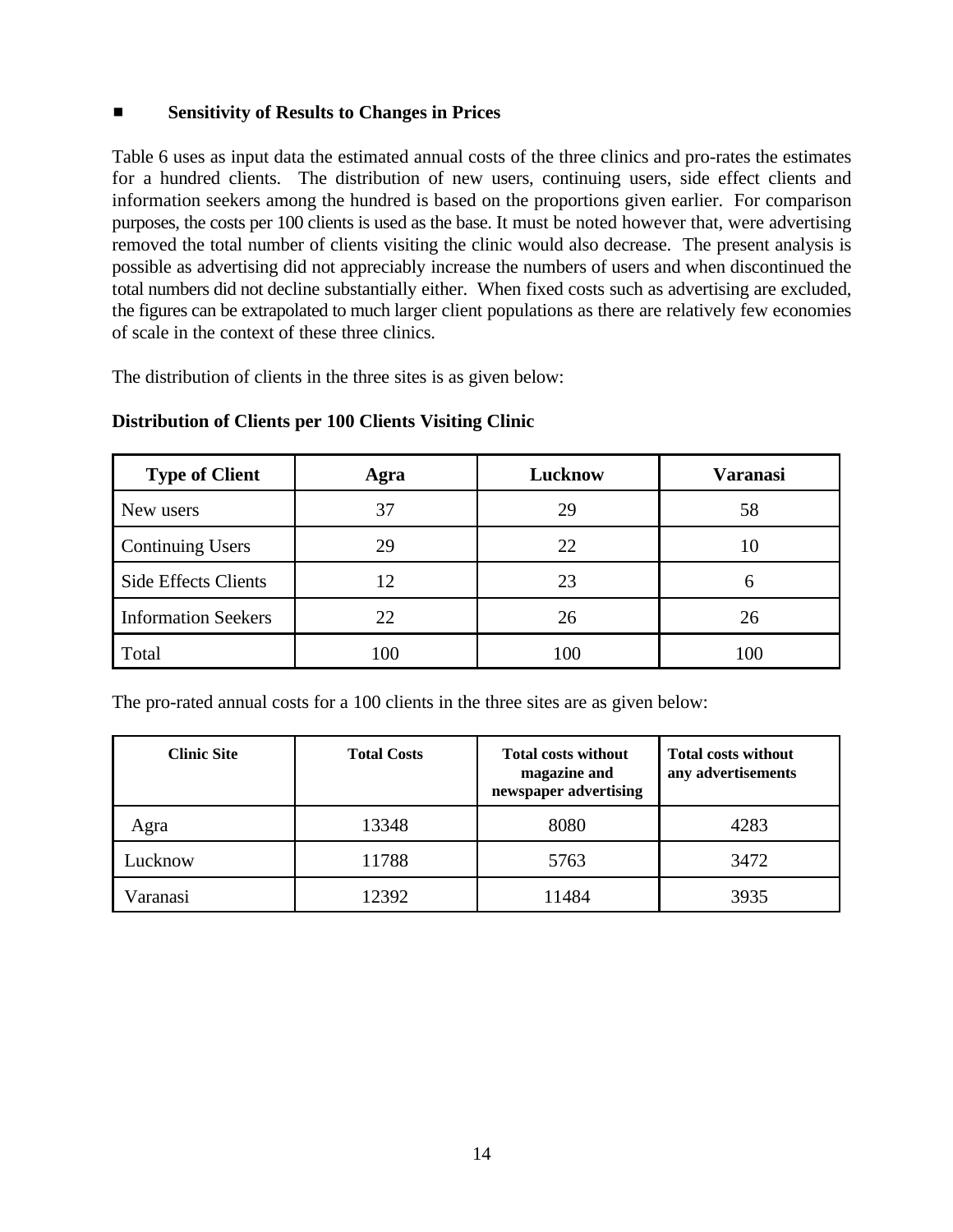#### Table 6

| <b>Clinics</b><br><b>DMPA</b> price | <b>Revenue</b> | Loss/Gain<br>With advertising | Loss/Gain<br><b>Without magazine</b><br>and newspaper<br>advertisements | (<br>Loss/Gain<br>Without any<br>advertisements |
|-------------------------------------|----------------|-------------------------------|-------------------------------------------------------------------------|-------------------------------------------------|
| Agra                                |                |                               |                                                                         |                                                 |
| $Rs.100 + 80$                       | 6120           | $-20527$                      | $-15258$                                                                | $-2183$                                         |
| $Rs.90+70*$                         | 5450           | $-21197$                      | $-15928$                                                                | $-2853$                                         |
| $Rs. 60+40$                         | 3440           | $-23207$                      | $-17938$                                                                | -4863                                           |
| Lucknow                             |                |                               |                                                                         |                                                 |
| $Rs.160 + 140$                      | 7720           | $-16192$                      | $-10167$                                                                | 1188                                            |
| Rs. $140+120*$                      | 6700           | $-17212$                      | $-11187$                                                                | 168                                             |
| $Rs. 100 + 80$                      | 4660           | $-19252$                      | $-13227$                                                                | $-1872$                                         |
| Varanasi                            |                |                               |                                                                         |                                                 |
| $Rs. 80 + 60$                       | 5240           | $-16555$                      | $-19717$                                                                | $-16555$                                        |
| $Rs. 60+40$                         | 3880           | $-17915$                      | $-21077$                                                                | $-11725$                                        |
| Rs. $40+20$ *                       | 2520           | $-19275$                      | $-22437$                                                                | $-2775$                                         |
| <b>All sites</b>                    |                |                               |                                                                         |                                                 |
| <b>Prevailing prices</b>            | 14670          | $-57684$                      | -49552                                                                  | $-5460$                                         |

#### **SENSITIVITY ANALYSIS: BALANCE OF REVENUE AND EXPENDITURE\*\***

**(In Rupees)**

*Note:* **\* Price charged at the present moment for the first and continuing doses respectively. \*\*Analysis based on a 100 clients per site**

**The most noteworthy results from Table 6 depicting the sensitivity analysis are the following:**

- $\blacksquare$  Per 100 clients, Lucknow would be the only clinic to have a positive income from the **DMPA service at the current price (Rs. 40 Gynaecological fee + Rs. 100 for first injection, plus Rs. 20 Gynaecological fee + Rs. 50 for subsequent injections), if no charges for advertising were included. All other clinics provide DMPA services at a loss, given the high commodity price.**
- $\blacksquare$  Combining all three sites, at prevailing prices PSS actually has a positive balance of Rs. **8180 per 100 clients, when the advertising is wholly subsidized by a donor. Income would increase modestly with further increases in consumer prices, due to the overall dampening effect of price on demand. The only way to make DMPA services more accessible at lower prices without compromising on quality is by reducing the commodity costs of the DMPA.**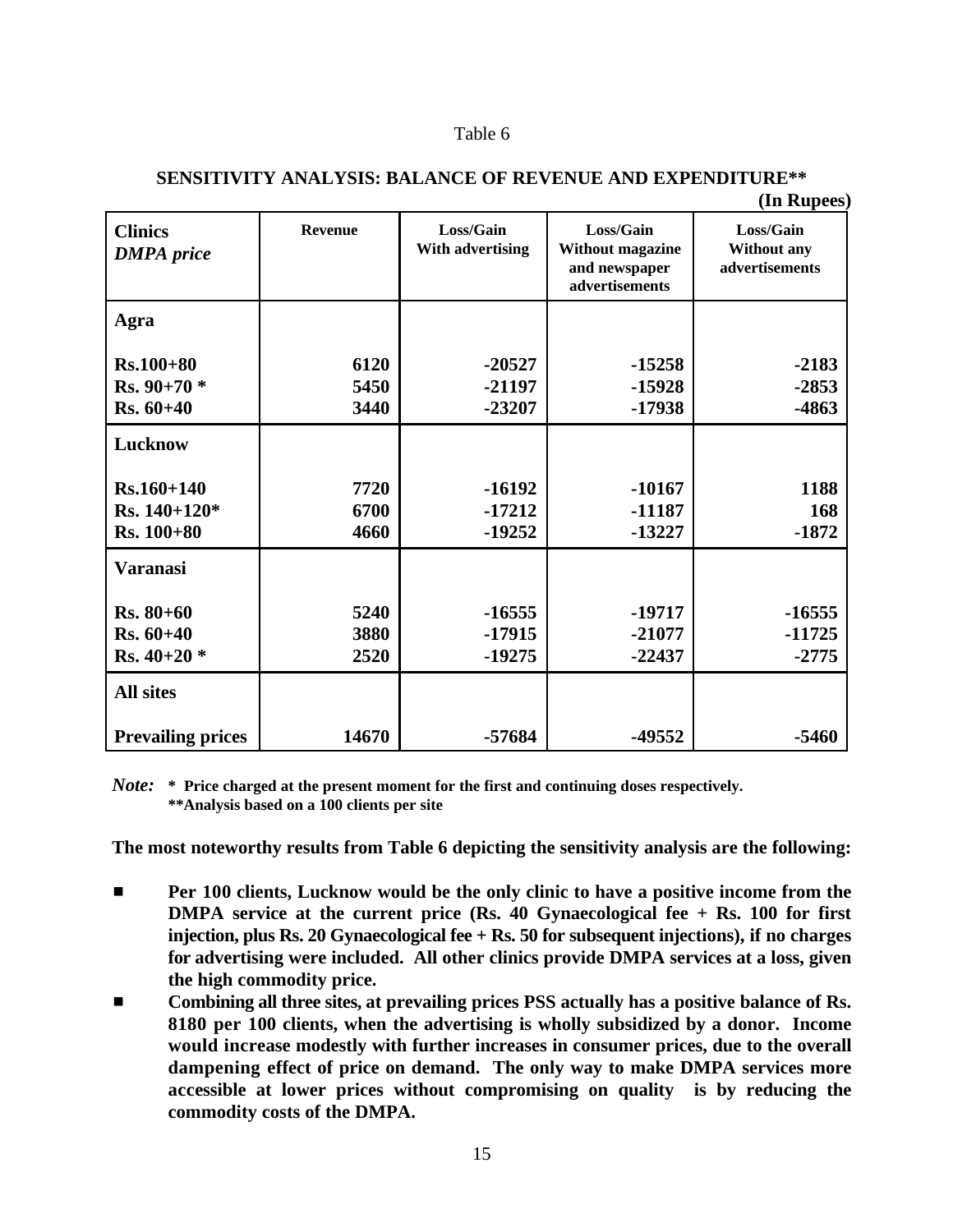$\blacksquare$  Sensitivity of Results to Changes in Wholesale Commodity Costs

**The Figure below illustrates the effect on net revenue when variations in the wholesale commodity prices of DMPA are assured. At the current wholesale price of Rs. 95, only Lucknow which charges Rs. 100 has a positive balance per 100 clients (Rs. 761). Were wholesale prices to be reduced to Rs. 65, Lucknow would still have a positive balance but Agra and Varanasi would still require a subsidy. The subsidy in Agra would be only Rs. 6498 (US\$182), less than one third of that in Varanasi under current pricing conditions. If the wholesale price were Rs. 35, then both Agra and Lucknow clinics would generate income. Lucknow would generate over Rs. 12000 for every 100 DMPA clients, sufficient to cover the cost of some advertising. This analysis strongly suggests that PSS work with potential suppliers of DMPA to reduce the costs of the commodity before expanding the service further.**

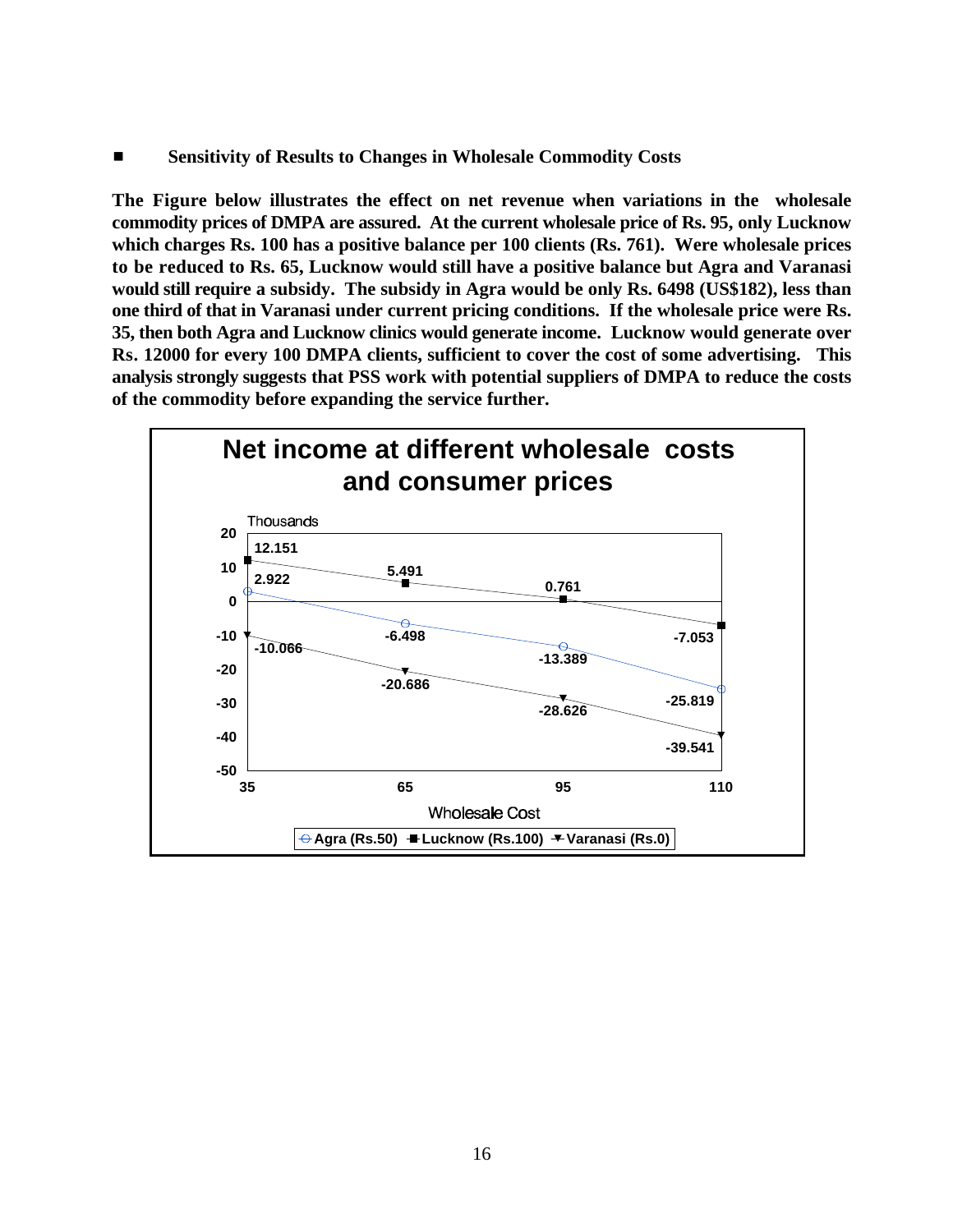#### **DISCUSSION**

**The data presented in this cost analysis provides Managers at PSS management an outstanding view of the financial consequences of different pricing strategies. For PSS offering the DMPA product and services at commercial rates, i.e. Rs.150, as they did before July 1996, makes little sense as it attracted very few clients. However, lowering the price by decreasing the time spent with clients would severely compromise quality. The importance of looking at quality, as measured by minimum times for counselling and examinations, are therefore also outcomes of importance in this exercise.**

**There are some cautions that should be observed when using this data for budgeting purposes nationally. Because the data is based on a model of service delivery in Uttar Pradesh, to the extent that the model is different outside of Uttar Pradesh, the data will be less reliable. Similarly, if prices of supplies or salaries change, the estimates will be less stable. The analysis also assumes that DMPA can be provided without contracting additional staff. This is a reasonable assumption in the 3 clinics because staff have been able to handle the increased client load, and in some instances DMPA may have replaced the use of other methods especially orals. The present analysis is therefore based on the total client load in the 3 clinics in Uttar Pradesh. Were the demand for this product significantly larger, requiring new staff, further analysis would be needed to account for these additional costs of scale.**

**In terms of the analysis at hand, the most important issue for optimising DMPA services is the cost of the commodity. Every effort should be made to seek the wholesale product at the most favourable price for PSS. Given the current pricing strategy, only the Lucknow clinic which charges Rs. 100 has a positive balance between revenue and costs. The minimum estimates suggest that Rs.35 would be an affordable wholesale cost, compatible with the current pricing strategy in both Agra and Lucknow. If supplies can be obtained at below Rs. 35, then obviously net income will increase, other things being equal. Other potential strategies for reducing costs are: sharing costs for advertising with other related services, choosing only selected media for advertising or reducing the time spent on DMPA services with the client. The last option, however, would greatly compromise quality of care and lead to greater discontinuation and client dissatisfaction, and could actually raise the number of clients needing counselling for sideeffects.**

**Advertising is a fixed cost which should be examined closely. Estimates of advertising costs ranged from about Rs. 72,000 in Varanasi to a maximum of Rs.108000 in Agra (US\$2,016 to US\$3,025). By most standards these are very modest amounts for public information. Preliminary service statistics suggests that there was little impact of advertising on DMPA acceptance during the first few months of using the multiple strategies of newspapers, magazines, hoardings, kiosks and wall paintings. In order to achieve greater awareness in these large cities, perhaps more effective advertising rather than less advertising is required. A more substantive discussion of this issue is forthcoming in the final report on price and demand.**

**In considering prices, the costs of other items in the local market are important. The Appendix contains a table of market prices of essential commodities in the three clinic cities as of March**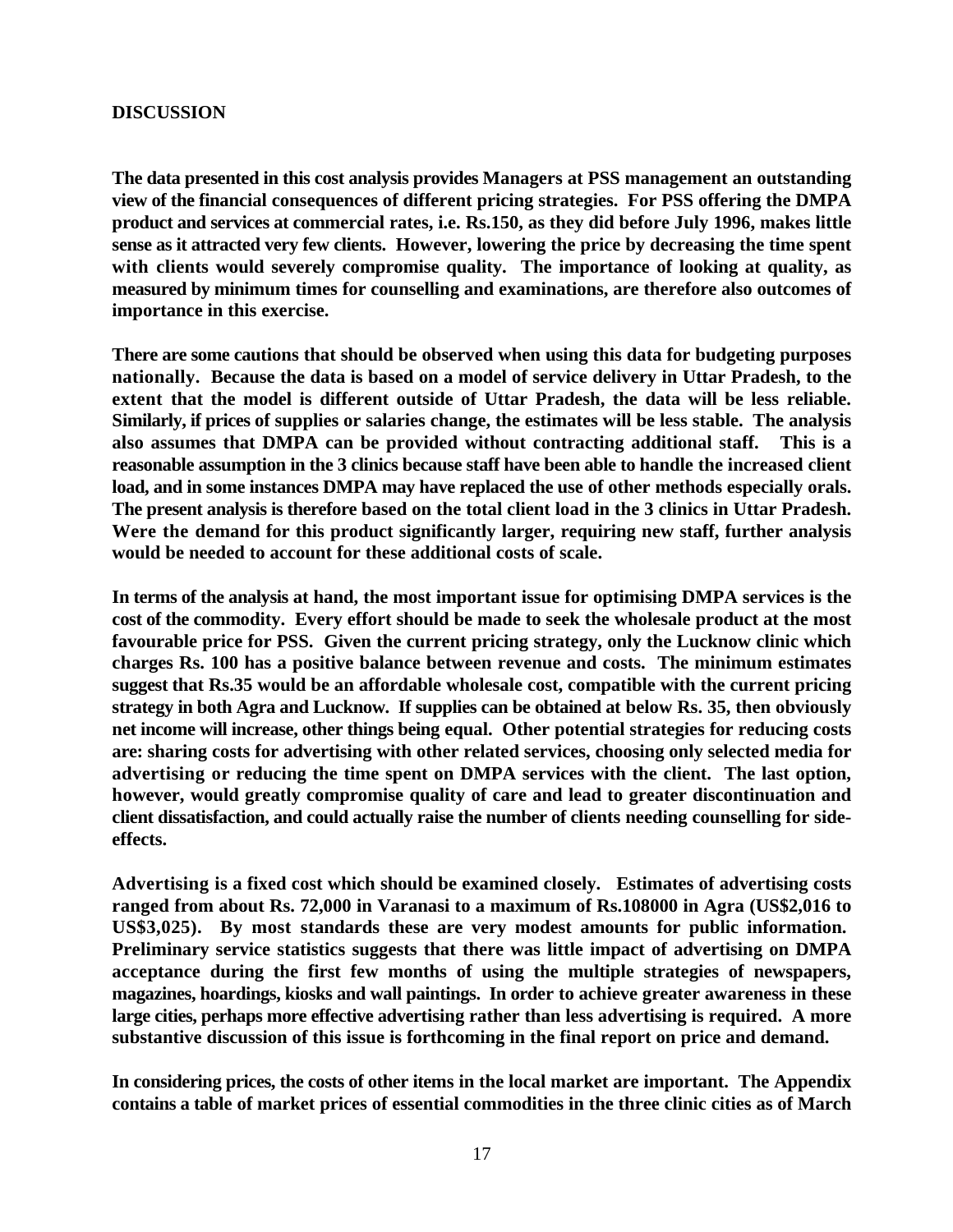**1997. In these same markets, a three month supply of pills (Mala N) costs about Rs. 6, less than 10 percent of the cost of the first three months of DMPA use. The cost of condoms for a similar period is about Rs. 72, assuming that 36 condoms are used during a three month period, including wastage. Sanitary pads cost about Rs. 20 for a packet of ten. If amenorrhoea is a side effect, then potentially there might be some individual savings if clients no longer have to purchase sanitary protection. There is little saving if traditional menstrual management practices are used. However, if spotting or prolonged bleeding is a side effect, then client costs for sanitary protection could increase. In Agra, the price of DMPA alone, independent of gynaecological fees, is the same as that for 500 gm of talcum, a personnel hygiene product. In Lucknow, the price of a daily wear saree is about the same price as for two injections including the gynaecological fee. The costs of these commodities would be different in other states and would affect any pricing variation in the local market.**

**The issue of gynaecological fees is an important one. For the first injection, such fees are important for covering necessary and very real expenditures associated with client counselling, selection and medical examination. Once a smoothly running system is established the medical examination may be substituted by an examination by a nurse or other para medical worker. This would make a significant reduction in cost of physician time. However, qualitative study has shown that client acceptance and continuation is higher precisely because of the attention given by the gynaecologist/ female physician. For continuing users, additional fees without a strong medical rationale may be an added disincentive for users. If injections are in fact provided by paramedical staff, dividing the prices into fees and product may be a possibility but would be confusing for clients and more difficult to administer. The higher initial fee can also be considered as a cost covering mechanism in order to provide free consultations for clients with side-effects. If, on the other hand, fees are commonly waived for clients with lower income, then the dual system makes greater management sense. This is an issue which requires greater discussion, particularly as fees were increased to Rs. 50 for a gynaecological exam in most PSS clinics in April 1997.**

**The economic costs of disposal of used DMPA vials and other waste are not included in the analysis as the amount of waste is small, and is currently combined with other medical waste from the clinic. If one were to estimate the cost of disposal of DMPA material alone, Rs. 30 to 50 per month per clinic would seem like a reasonable figure. Some clinics in other countries, actually sell glass vials after removing labels and washing, to recover some of the supply costs. More important than the economic costs at this point, however, are the environmental and social costs of waste disposal in urban areas. PSS management is examining alternatives for disposal (e.g. sharing disposal with large hospitals) and ways of reducing waste, (e.g. using glass syringes instead of disposable syringes). Examining the analysis of other public health programs such as the Expanded Program for Immunization (EPI) for ideas on improving disposal of needles and syringes would seem the next important step.** 

**The continuing costs of DMPA should also not be underestimated. A recent study by Janowitz and colleagues (1996) in Bangladesh concludes that in terms of recurring costs, DMPA is one of the more costly methods for a clinic to provide, because multiple visits are necessary and during each visit professional staff time is required. NGOs, such as Marie Stopes clinics in Bangladesh, may distribute the public sector product if DMPA is provided free to the client, but**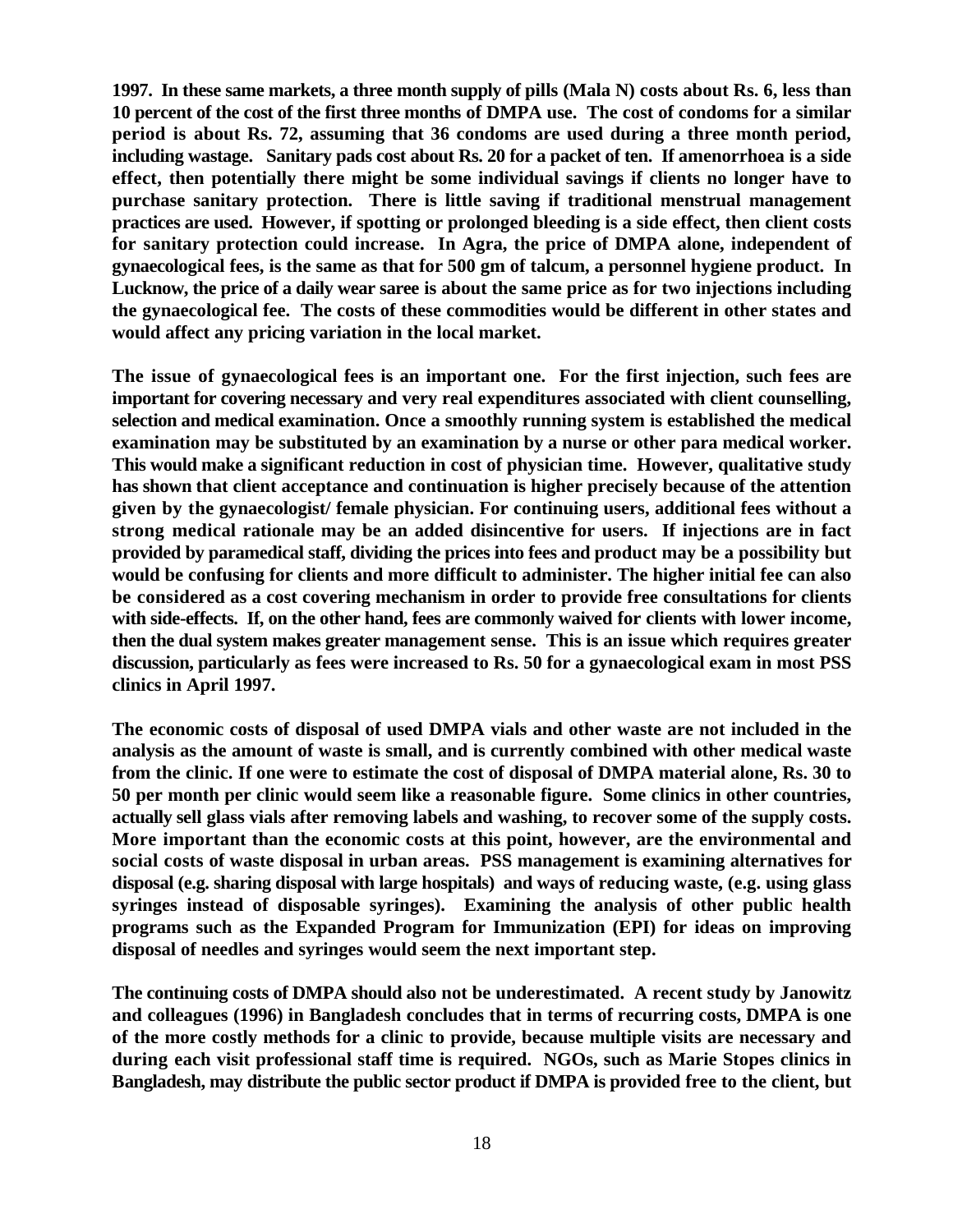**with a service charge of about Taka 25 (US\$0.60). Even without subsidies, costs can be tremendously variable depending on the local market. While in India wholesale DMPA prices may be as high as Rs. 110 (US\$3.08) per injection, the product costs in the United States may be \$3.51 for an entire year (Hutchings and Saunders, 1985). Charging for services is essential for sustainable high quality service provision at PSS clinics. Similar costing exercises might be useful for other PSS services as well. We should not forget, however, that price and costs are only two elements of a sustainable service. Other components of this research will examine the effect of price on other important variables, such as demand, client profile and satisfaction and will be made available at the end of this year.**

#### **REFERENCES**

**AVSC International. 1996. Cost-Analysis Methodology for Clinic-Based Family Planning Methods. New York: AVSC International.**

**Hutchings, Jane and L. Saunders. 1985. Assessing the Characteristics and Cost-Effectiveness of Contraceptive Methods. PIACT Paper 10, Seattle, Washington.**

**Janowitz, B. 1996. Productivity and Costs for Family Planning Service Delivery in Bangladesh: The NGO Program, Technical Report, Dhaka: Ministry of Planning, GOB, Associates for Community and Population Research and Family Health International.**

**Janowitz and Bratt. 1994. Methods for Costing Family Planning Services. New York: UNFPA and FHI.**

**Lewis, M.A. 1986. Do contraceptive prices affect demand?** *Studies in Family Planning,* **17(3): 126-135. May-Jun.**

**RamaRao, Saumya, J.W. Townsend, and M.E. Khan. 1996. A Model of Costs of RTI Case Management Services in Uttar Pradesh, Technical Paper, The Population Council: New Delhi, Nov.**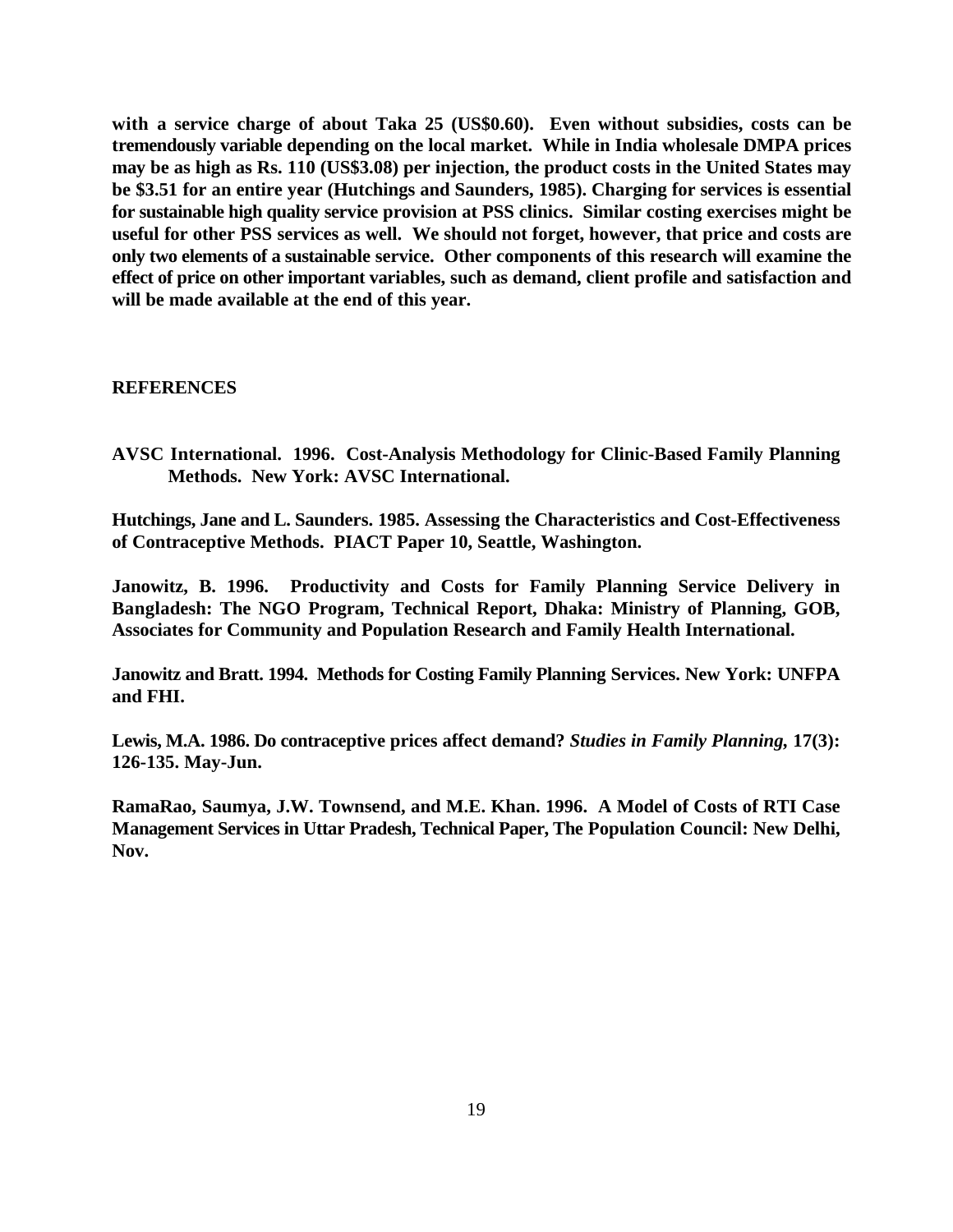#### **APPENDIX**

**Estimates of Staff Salaries**

**Given below are the estimates of salaries for different categories of staff. A range at each salary level is provided to indicate differences in experience, training and skills. It is assumed that each staff works on average for 25 days per month.** 

| <b>Manager cum counsellor</b>                                | Rs. 6250-8000 per month                                   |
|--------------------------------------------------------------|-----------------------------------------------------------|
| <b>Receptionist/Record keeper</b>                            | Rs. 4333-7083 per month                                   |
| Gynaecologist/Physician                                      | Rs. 9167-12083 per month                                  |
| <b>Paramedical staff</b><br><b>Staff Nurse</b><br><b>ANM</b> | <b>Rs.</b> 5000-7500 per month<br>Rs. 3750-5833 per month |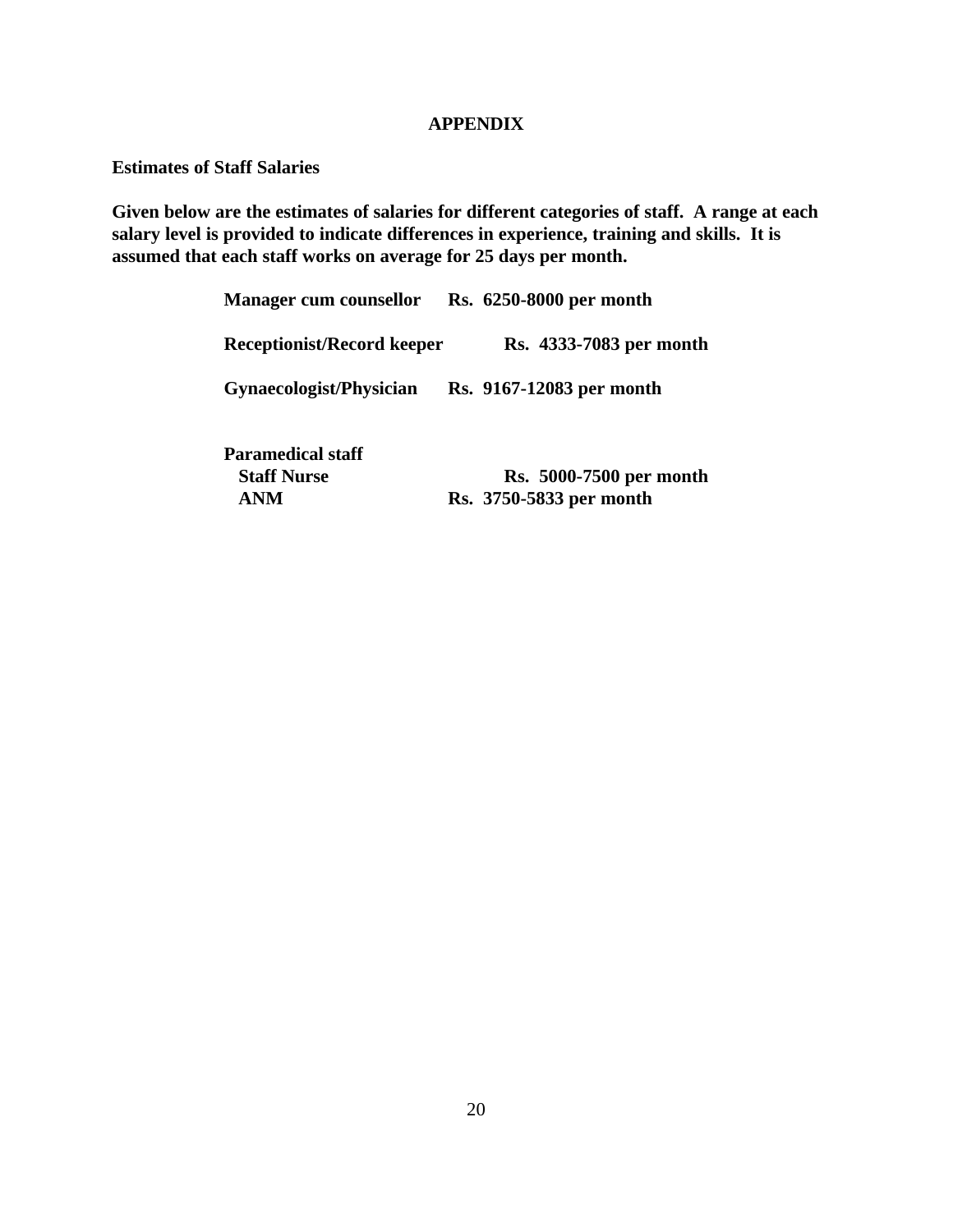**Supplies**

**Given below is the list of supplies used in the various activities, the associated market price of each item and a brief description of the item.**

| <b>Item</b>                         | <b>Unit Cost</b>               | <b>Description</b>                                                                                                            |
|-------------------------------------|--------------------------------|-------------------------------------------------------------------------------------------------------------------------------|
| <b>Intake register</b>              | Rs. 65-85                      | Each register has about 100 pages with<br>30 lines per page. Each register contains<br>space for an estimated 1000-1500 names |
| <b>Patient slip</b>                 | Rs.0.10 to 0.30                | Has details of service required. 10cms by<br>7 cms                                                                            |
| <b>DMPA</b> client consent card     | Rs. 2.5 -3.0                   | A six sided card. 21cms by 27 cms                                                                                             |
| <b>IEC</b> for clients              | <b>Rs.6.60</b>                 | Available in a single colour production<br>with diagrams. Both English and Hindi<br>language pamphlets are available.         |
| <b>IEC</b> for health practitioners | <b>Rs.13.00</b>                | A 3 sided pamphlet                                                                                                            |
| Non disposable gloves               | <b>Rs.</b> 5-20 per<br>pair    | 1 pair of gloves can be used 3-5 times                                                                                        |
| <b>Speculum</b>                     | <b>Rs.300-400</b>              | 1 steel speculum can be used on average<br>for a 1000 times                                                                   |
| <b>Alcohol or spirit</b>            | <b>Rs.50-60 for</b><br>1500 ml | About 1-2 ml used for cleaning injection<br>site                                                                              |
| <b>Cotton wool</b>                  | Rs.60-72 for 400<br>gms        | About 1 gm of cotton used per injection                                                                                       |
| Disposable needle                   | $Rs.1-2$ per<br>needle         | <b>Usually made of plastic</b>                                                                                                |
| <b>Glass syringe</b>                | <b>Rs.20-30</b>                | Capacity of 2ml. Each lasts for about 50-<br>75 times before breakage                                                         |
| <b>Client follow up card</b>        | Rs.0.3 to 0.5                  | A small pamphlet (9cms x 14cms) in a<br>single colour with a calendar and<br>menstrual pattern charting                       |
| <b>DMPA</b> clinic registers        | Rs. 65-85                      | Each register has about 100 pages with<br>30 lines per page. Each register contains<br>space for an estimated 1000-1500 names |
| <b>DMPA</b> vial                    | Rs. 95 to 110                  | Depends upon wholesale prices                                                                                                 |

# **Cost estimates of various supplies**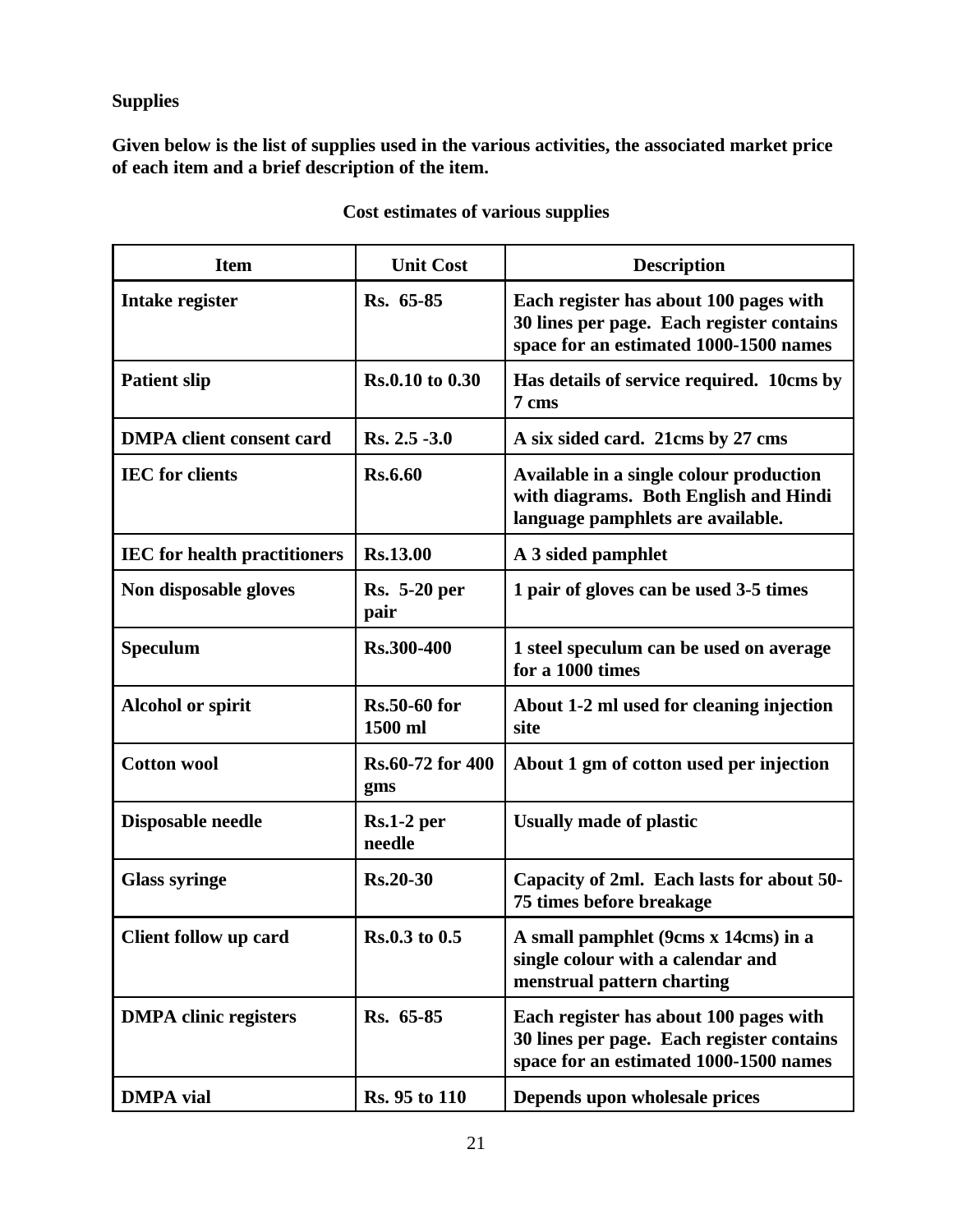| <b>Item</b>                            | Agra<br>(Rs.)           | Lucknow<br>(Rs.)        | <b>Varanasi</b><br>(Rs.) |
|----------------------------------------|-------------------------|-------------------------|--------------------------|
| Sugar (1kg)                            | 14                      | 14                      | 14                       |
| <b>Sanitary Pads (for 10)</b>          | 20                      | 20                      | 20                       |
| Toothpaste (1 large tube)              | 30                      | 25                      | 25                       |
| Lifebuoy Soap (1 bar)                  | $\overline{7}$          | 6                       | 6                        |
| LPG (1 cylinder)                       | 135                     | 130                     | 131                      |
| Kerosene (1 litre open<br>market)      | 12                      | 10                      | $10 - 15$                |
| Potatoes (1 kg)                        | $\overline{\mathbf{4}}$ | $\overline{\mathbf{4}}$ | 3.50                     |
| Onions (1 Kg)                          | 6                       | 5                       | 6                        |
| <b>Groundnut Oil (1 Kg)</b>            | 45                      | 40                      | 40-45                    |
| Milk (1 litre)                         | 12                      | 12                      | 14                       |
| <b>Public transport (Min)</b>          | $\overline{2}$          | 2.50<br>(per km auto)   | 2.50<br>(per km auto)    |
| Local telephone call                   | $\overline{2}$          | $\overline{2}$          | $\overline{2}$           |
| <b>Hindi Newspaper</b>                 | 2.50                    | $\mathbf{3}$            | $\mathbf{3}$             |
| <b>OCPs</b> (1 cycle of Mala D)        | $\overline{2}$          | $\overline{2}$          | 2.25                     |
| <b>Nirodh Condoms (packet of</b><br>3) | 6                       | 5                       | 5                        |
| <b>Matches</b> (6 boxes)               | 3.50                    | 3                       | 3                        |
| Batteries (1 pen torch cell)           | 6.25                    | 5.50                    | 5.50                     |
| Talcum Powder (500 gm)                 | 53                      | 50                      | 50                       |
| <b>Eyebrow threading</b>               | 7                       | 12                      | 10                       |
| Daily wear saree                       | 150-200                 | 150-200                 | 200-250                  |

# **Market Prices of Essential Commodities**